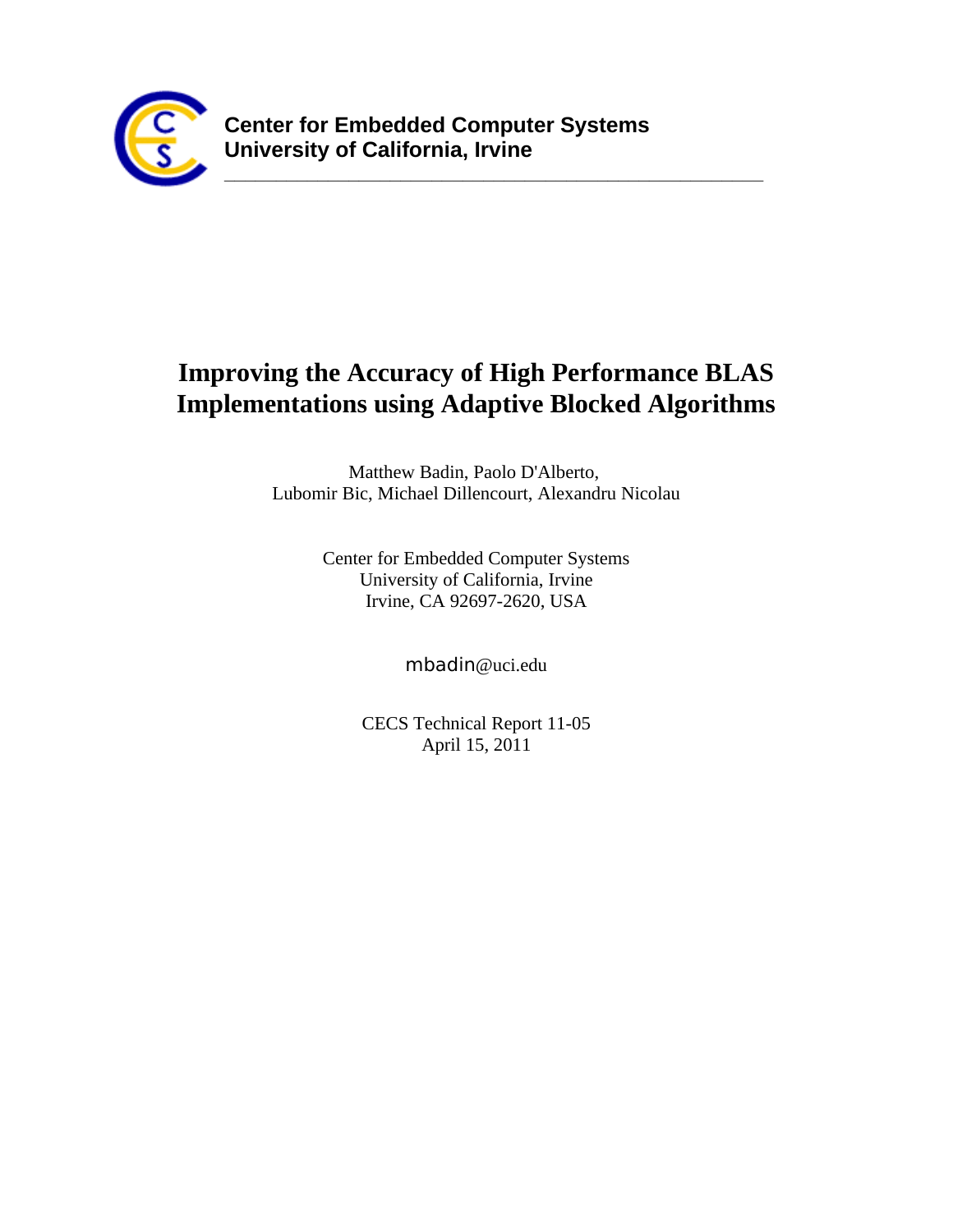# Improving the Accuracy of High Performance BLAS Implementations using Adaptive Blocked Algorithms

Matthew Badin Paolo D'Alberto Lubomir Bic Michael Dillencourt Alexandru Nicolau

April 2011

#### Abstract

Matrix multiply is ubiquitous in scientific computing. Considerable effort has been spent on improving its performance. Once methods that make efficient use of the processor have been exhausted, methods that use less operations than the canonical matrix multiply must be explored. Combining the two methods yields a hybrid matrix multiply algorithm. Hybrid matrix multiply algorithms tend to be less accurate than the canonical matrix multiply implementation, leaving room for improvement. There are well-known techniques for improving accuracy, but they tend to be slow and it is not immediately obvious how best to apply them to hybrid algorithms without lowering performance. Previous attempts have focused on the bottom of the hybrid matrix multiply algorithm, modifying the high-performance matrix multiply implementation. In contrast, the top-down approach presented here does not require the modification of the high-performance matrix multiply implementation at the bottom, nor does it require modification of the fast asymptotic matrix multiply algorithm at the top. The three-level hybrid algorithm presented here not only has up to 10% better performance than the fastest high-performance matrix multiply, but is also more accurate.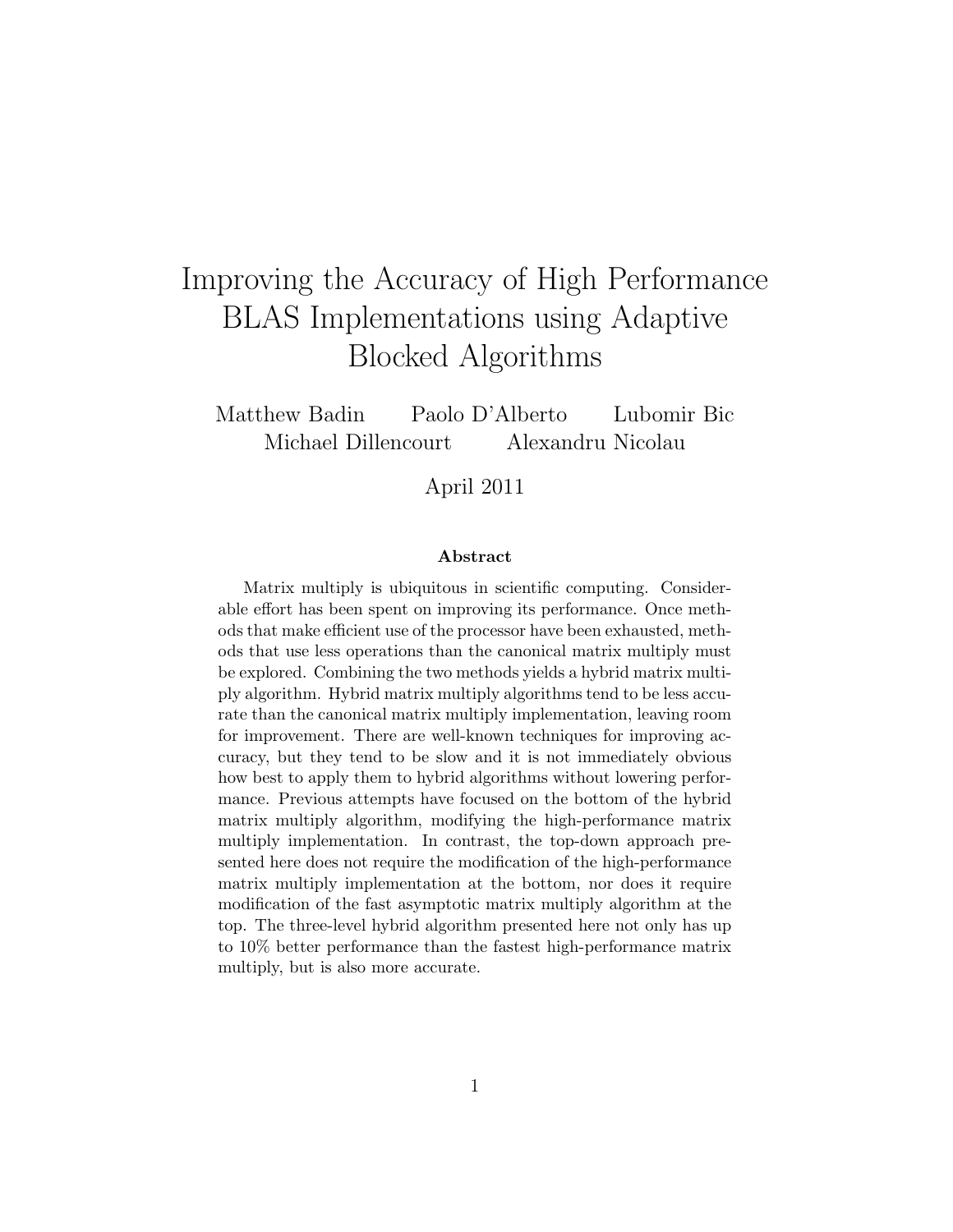### 1 Introduction

Matrix multiplication is a fundamental operation. It is used in everything from simulations[15] to implementation of all other level 3 Basic Linear Algebra Subroutines (BLAS) [13]. Accordingly, there has been high demand to for fast matrix multiply.

High performance implementations have reached their limit in terms of efficient use of current processor architecture [4, 8]. This has prompted researchers to introduce *hybrid algorithms* that combine two different approaches. [2]. At the top is a fast asymptotic algorithm, a recursive algorithm matrix for multiplication that reduces the number of recursive calls to multiply submatrices by increasing the number of additions [12, 14]. At the leaves, a highly tuned high-performance matrix multiplication implementation such as [4] or [8] is used. Unfortunately these two-level hybrid approaches have worse accuracy than simply using a high-performance matrix multiply implementation.

There are a number of ways of improving the accuracy of matrix multiply and consequently the hybrid matrix multiply algorithms, but they tend to have poor performance and are difficult to adapt to hybrid matrix multiply algorithms. Pairwise summation [5] is a well-known technique for improving the forward error bound of matrix multiply. It reduces the forward error from  $O(n)$  to  $O(\log_2 n)$  by distributing the additions over a balanced tree. Adapting pairwise summation to hybrid algorithms has been difficult. Previous attempts have focused on a bottom up approach [1], applied at the kernel level [13]. The bottom up approach has two main drawbacks. First, it requires the modification of a highly tuned matrix multiply implementation [4]. Second, the improvement in accuracy comes at a direct cost in performance. This is because the additional temporary space required for each additional level of pairwise summation and the additional instructions necessary to implement pairwise summation reduce locality and hence increase the number of cache misses.

We introduce a different way of applying pairwise summation to matrix multiply. We apply recursive matrix multiply, at the outer product instead of the inner product. Our method does not require any additional temporary space and does not require the modification of the underlying matrix multiply kernel implementation. We show how our algorithm can be applied to traditional two level hybrid matrix multiply algorithms. This not only improves the overall accuracy of the hybrid algorithm, but also achieves bet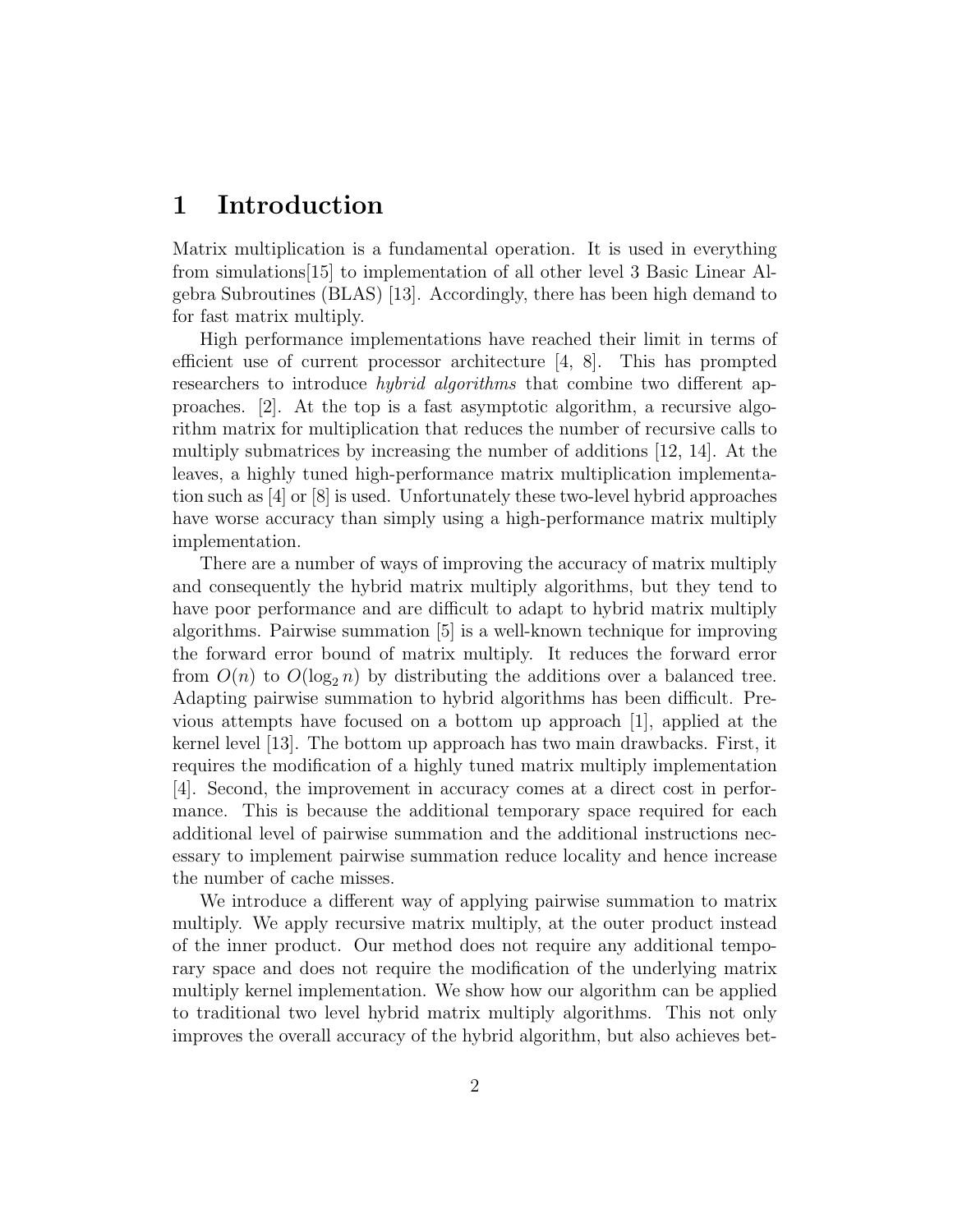ter accuracy than high-performance matrix multiply implementations such as  $\text{Goto}[4]$ , while still improving performance by up to  $10\%$  over just using the underlying high-performance implementation.

The rest of this paper is organized as follows. Section 2 motivates and introduces our three-level hybrid approach. In Section 3 we discuss various ways in which the inner product of a matrix multiply kernel can be implemented and how it affects accuracy. We show that the bound on the relative error in Goto matrix multiply [4] is effectively  $O(\sqrt{n})$ . We then present a brief overview of pairwise summation (Section 4). The fact that pairwise summation has a relative error of  $O(\log_2 n)$  partially explains why our accuracy is better than that of the Goto implementation. In Section 5, we describe how best to adapt pairwise summation to matrix multiply so that it can be easily adapted to traditional two-level hybrid matrix multiply algorithms, yielding recursive matrix multiply. We then develop the forward error bound for our adaptation, which shows that the placement of recursive matrix multiply on top of the high-performance matrix multiply implementation and rather than inside it is the better approach. Finally, we present experimental results (Section 6). Our results demonstrate that our threelevel hybrid approach using Strassen's algorithm [12] at the top offers better accuracy than Strassen's hybrid algorithm alone while still offering improved performance over a typical high-performance implementation. When we use Winograd's variant[14] of Strassen's method at the top, the resulting algorithm is faster than the Goto general matrix multiply implementation, and it is also more accurate when the input is positive.

### 2 Three level Hybrid

High performance matrix multiply implementations such as Atlas[13], Intel MKL[8] and Goto[4] attempt to maximize the utilization of the processor. These implementations have largely reached their limit. As a result, two-level hybrid matrix have been heavily explored as a mean of further improving the performance of matrix multiply  $[2, 6, 3]$ . These algorithms combine a fast asymptotic algorithm for matrix multiplication at the top levels with high performance matrix multiply kernels at the leaves. A major problem with this approach is that fast asymptotic matrix multiply algorithms trade off fewer matrix multiplications against more matrix additions. Since addition is a fundamental source of rounding error, this trade off increases the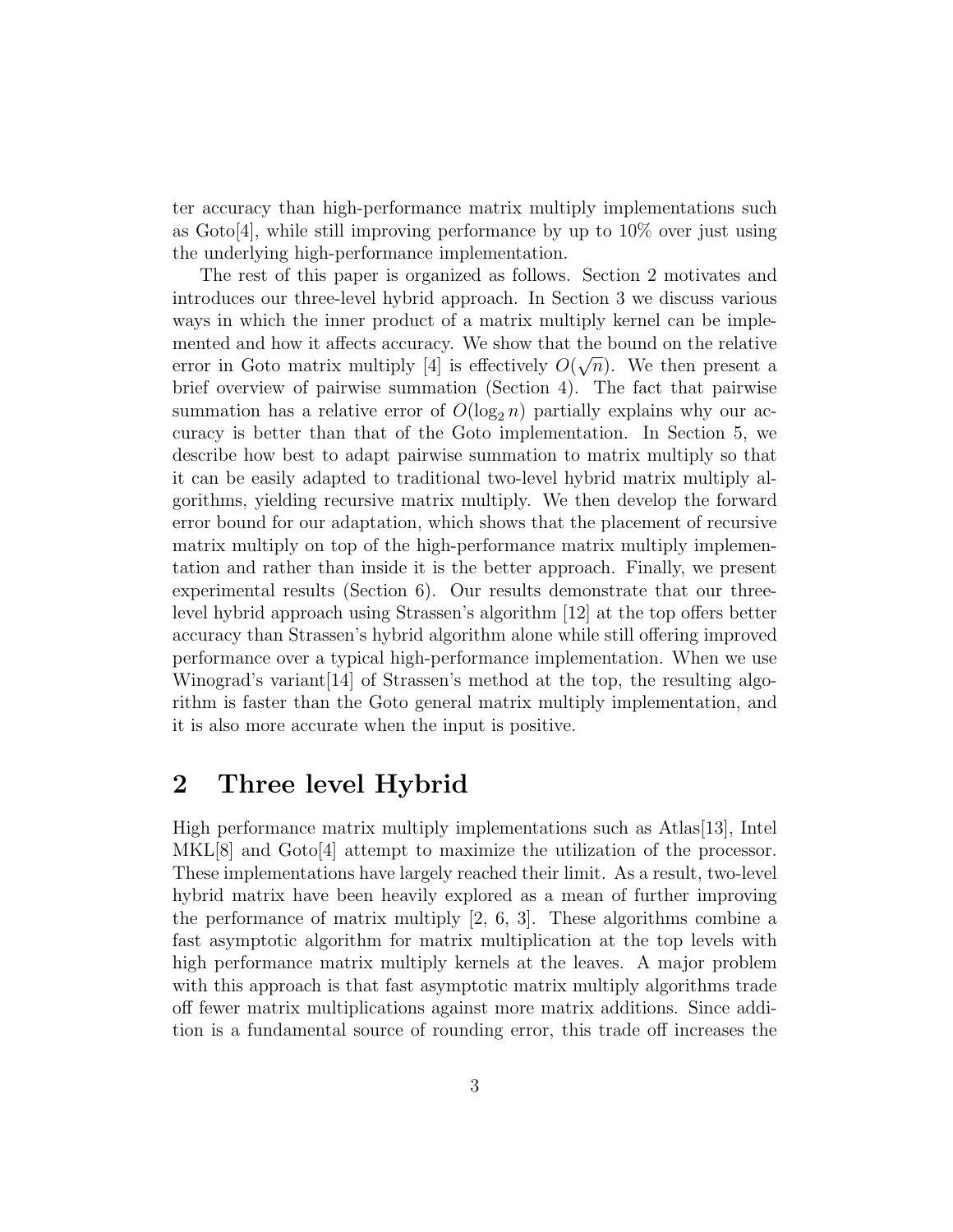error, even if only a few applications of the fast asymptotic matrix multiply algorithm are used[5].

Rounding errors in additions can be reduced using accurate summation algorithms, such as distillation [9] and pairwise summation [5]. Since accurate summation algorithms can be computationally expensive, it is important to decide where in the hybrid algorithm they are best applied. One possibility is to apply an accurate summation algorithm within the fast asymptotic matrix multiply algorithm, replacing all ordinary additions with the accurate summation algorithm. This fails to have any affect on the overall accuracy of the hybrid matrix multiply algorithm because even small errors are amplified by the multiplication inside the fast asymptotic matrix multiply algorithm [5]. A second possibility is to deploy the accurate summation algorithm inside the matrix multiplication kernel itself, improving the accuracy of the leaf computations of the hybrid matrix multiply algorithm. This approach degrades performance due to cache constraints. Since there must be enough cache for both the accurate summation algorithm and the high-performance matrix multiply algorithm, the accurate summation algorithm can only be used in a very limited manner before it impacts performance  $[1]$ . This is discussed further in Section 6.

If we want to avoid the above difficulties, then we must deploy the accurate summation algorithm outside of either the matrix multiply kernel or the fast asymptotic matrix multiply algorithm. This will result in a three level hybrid matrix multiply algorithm. There are three possible places where the accurate summation algorithm may be placed: (1) beneath the highperformance kernel, (2) above the fast asymptotic matrix multiply algorithm, or (3) between the two. The first option is not a reasonable choice, because placing the accurate summation algorithm beneath the high performance kernel would completely negate the benefit of using a high performance kernel. The second option has a similar disadvantage: if we deploy the accurate summation algorithm above the fast asymptotic matrix multiply, then we are partitioning the problem at the top and running the fast asymptotic matrix multiplication on smaller problems. This significantly diminishes the performance advantage gained by using fast asymptotic algorithm, defeating the purpose of using it. Thus we are left with the third option, placing the accurate summation algorithm between the fast asymptotic matrix multiply algorithm at the top and the high performance matrix multiply-kernel at the bottom.

We expand upon this notion further in Sections 4 and 6, below. To keep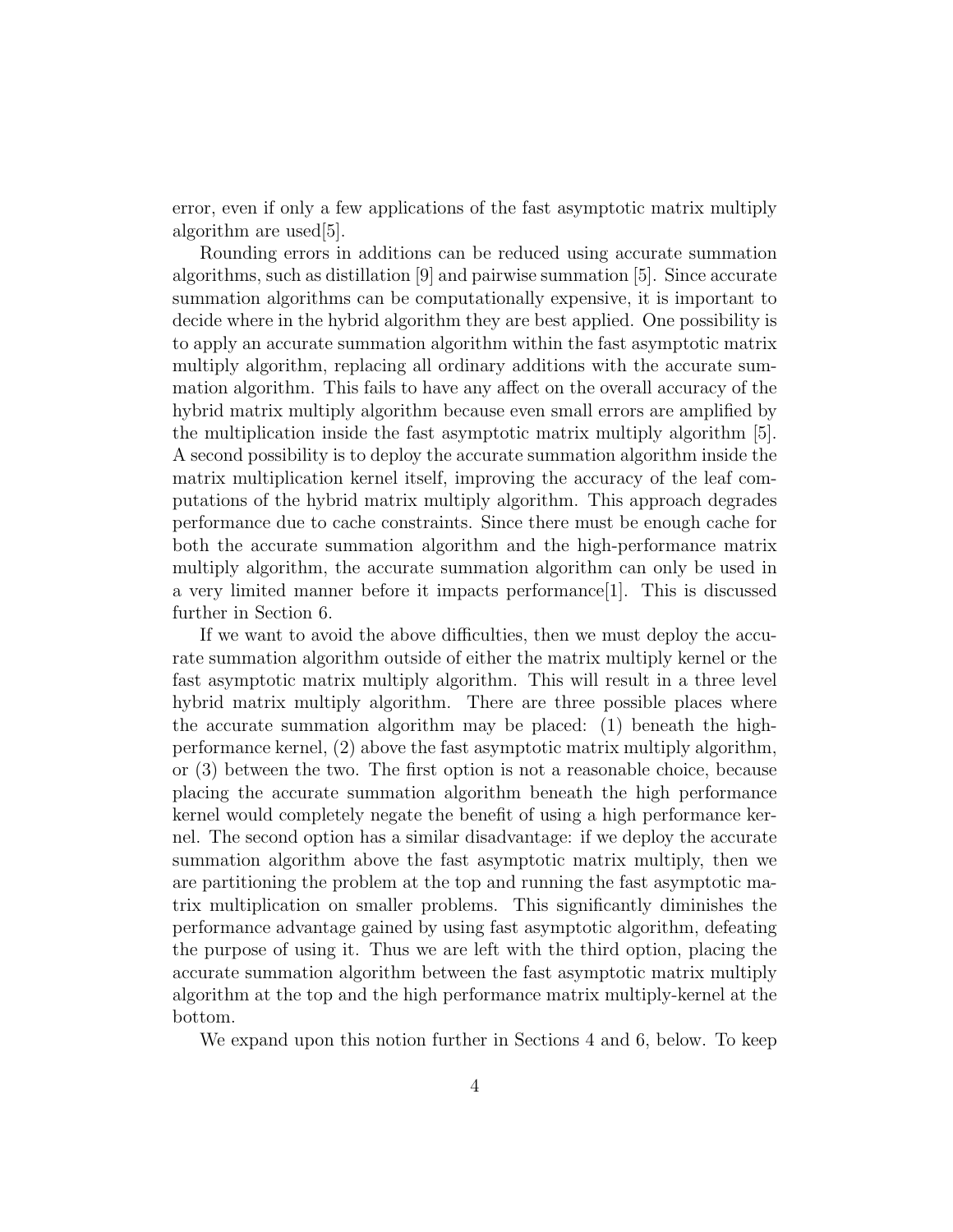the paper concise, we focus only on one family of fast asymptotic matrix multiply algorithms, namely Strassen's algorithm [12] and Winograd's variant of Strassen's algorithm  $|14|$ . But first we need to discuss the source of rounding errors in matrix multiply implementations and, in particular, high performance matrix multiply implementations. Then we can discuss how to reduce this error in the context of hybrid matrix multiply algorithms.

### 3 Inner Product Variations

There are many different approaches to computing matrix products and to computing individual inner products. While some of these choices are largely dictated by architecture and performance considerations [13, 4], they impact the overall accuracy of the computation. This becomes important when dealing with high performance matrix multiply kernels. It is possible for the high performance kernel to be more accurate than the canonical matrix multiply algorithm, which improves the accuracy of the overall hybrid algorithm.

Tiling is a common strategy within high performance matrix multiply kernels. The primary goal of tiling is to maximize reuse of the data in the cache and hence improve performance. Subtleties in how the individual tiles are added to the whole greatly impact the forward error bound on the inner product [5]. The difference is sometimes referred to as preload vs. postload [1]. We adopt this terminology in this paper. The following discussion will demonstrate that in practice these differences allow some high performance matrix multiply kernels to achieve an error bound that is effectively  $O(\sqrt{n})$  for common problem sizes [1, 4]. We will argue (in Section 5, below) that not only does our three level hybrid algorithm beat this bound, it continues to do so even when using a fast asymptotic matrix multiply algorithm that is less accurate than the canonical matrix multiply [5].

#### 3.1 Preload and Postload

Preload and postload are best discussed in the context of a specific tiling strategy. Consider the code shown in Figure 1, which multiplies the  $M \times$ K matrix A by the  $K \times N$  matrix B to produce the  $M \times N$  matrix C. The matrices are stored in row-major order. The tiles are square, of size  $bSize \times bSize$ . For simplicity, we assume that the matrix dimensions are all even multiples of the tile size. The strategy in Figure 1 is to compute  $C$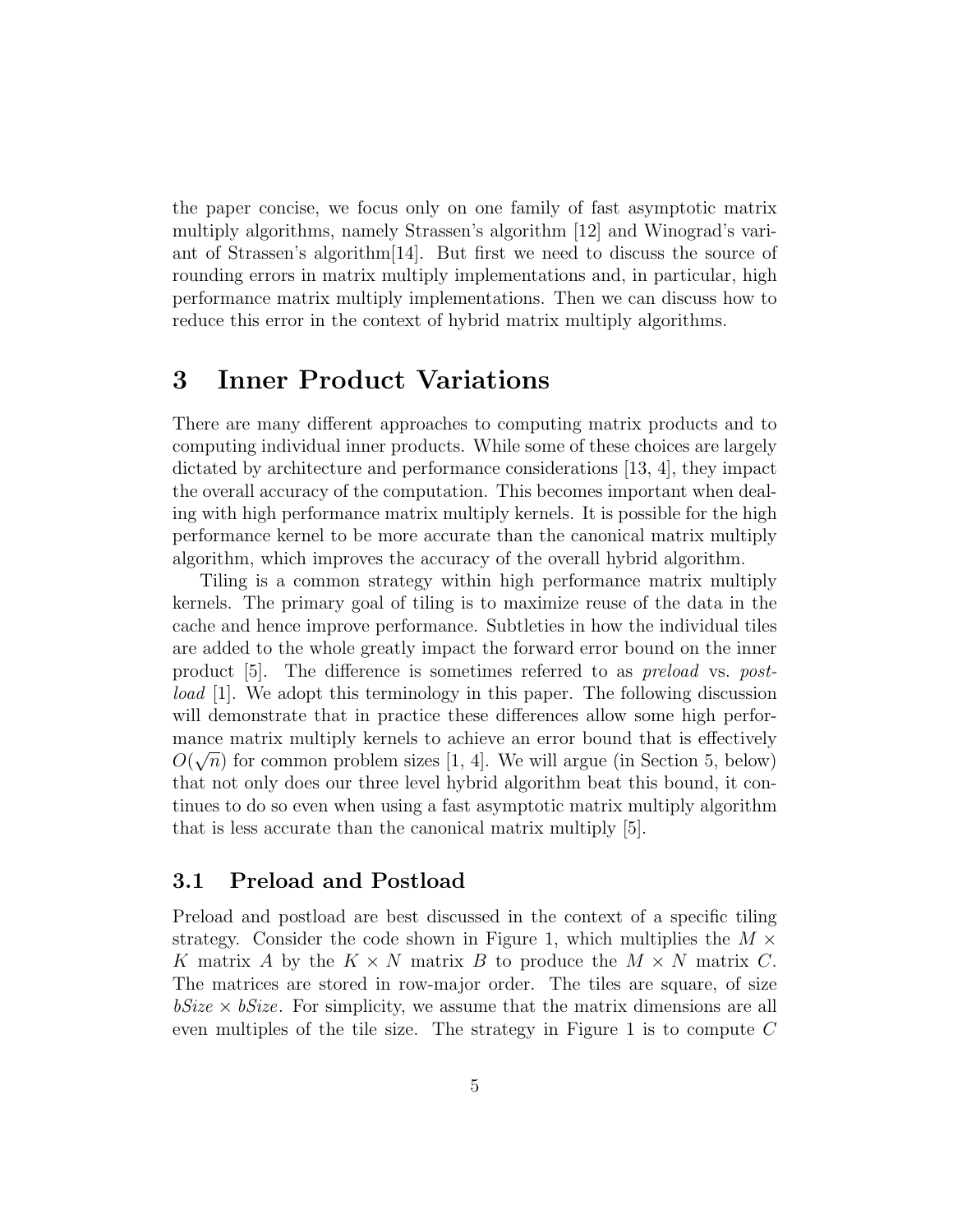ALGORITHM: Tiled Matrix Multiply procedure tiled $(A, B, C, M, K, N, bSize)$ for  $(i = 0, i < M, i + 1, i \leq b$ for  $(j = 0, j < N, j + 1$ for  $(k = 0, k < K, k + 1$  $A \textit{Office} t = i * K + k$  $BOffset = k * N + j$  $COffset = i*N+j$ multiply $(A+A\textit{Offset}, K, B+B\textit{Offset}, N,$  $C+CO$ ffset, N, bSize, bSize, bSize) end for end for end for end procedure



ALGORITHM: Direct Matrix Multiply (Preload) procedure multiply $(A, dA, B, dB, C, dC, M, K, N)$ begin for  $(i = 0, i < M, i++)$ for  $(j = 0, \langle N, j + + \rangle)$ for  $(k = 0, k < K, k + +)$  $C[i * ldC + j] += A[i * ldA + k] * B[k * ldB + j]$ end for end for end for end procedure

Figure 2: Preload Matrix Multiply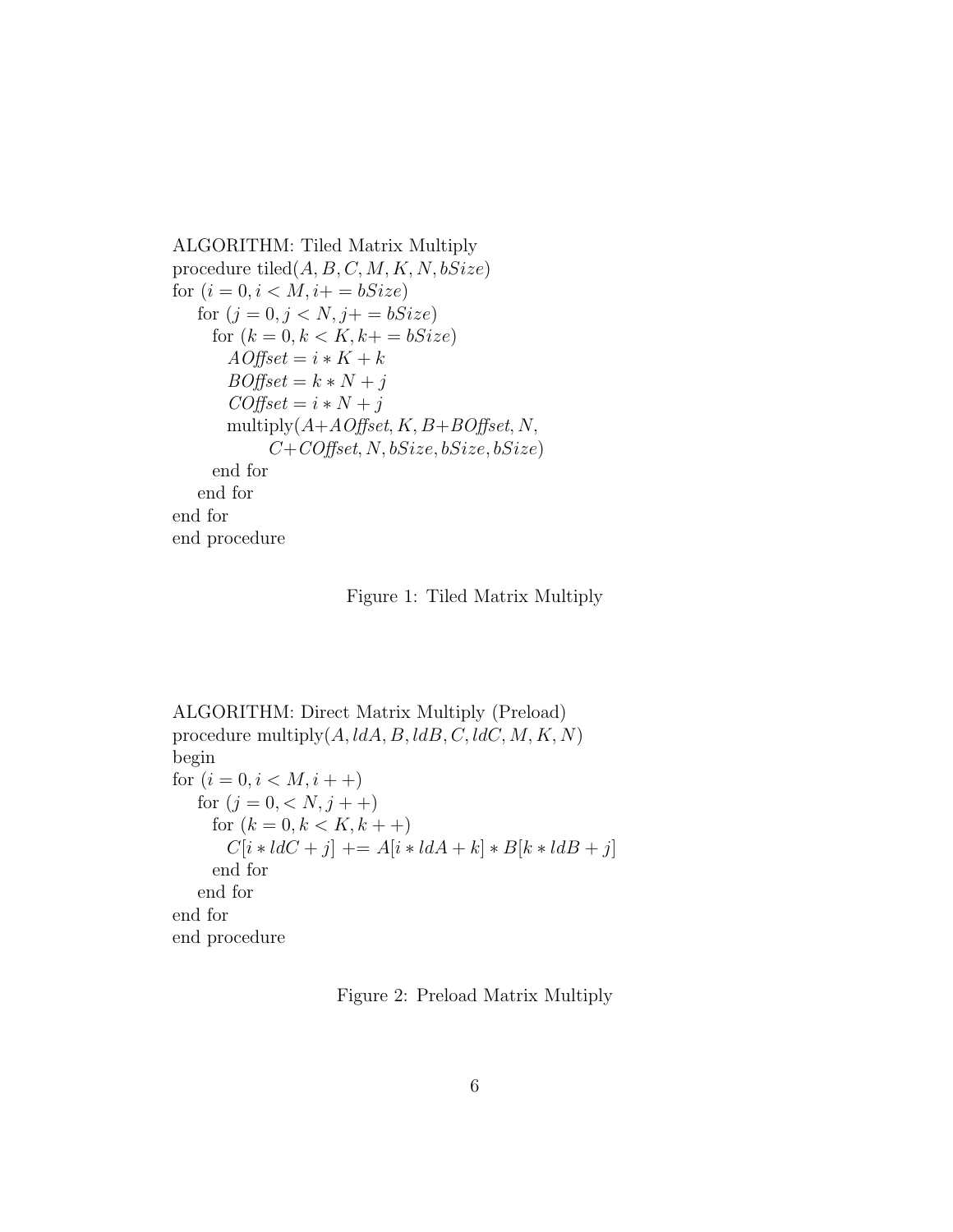ALGORITHM: Direct Matrix Multiply (Postload) procedure multiply $(A, dA, B, dB, C, dC, M, K, N)$ begin for  $(i = 0, i < M, i++)$ for  $(j = 0, \langle N, j + + \rangle)$  $sum = 0$ for  $(k = 0, k < K, k++)$  $sum \mathrel{+}= A[i * ldA + k] * B[k * ldB + j]$ end for  $C[i * ldC + j] += sum$ end for end for end procedure

Figure 3: Postload Matrix Multiply

one column of tiles at a time, always keeping in memory a  $bSize \times k$  strip of A along with the tile of C currently being computed. The code repeatedly multiplies a tile of  $A$  by a tile of  $B$  and adds the result to a tile of  $C$ . Each partial tile computation is performed by calling the procedure

multiply( $A$ ,  $\text{Id}A$ ,  $B$ ,  $\text{Id}B$ ,  $C$ ,  $\text{Id}C$ ,  $M$ ,  $K$ ,  $N$ )

where  $A, B$ , and  $C$  are the addresses of the start of the tiles; the tiles are of sizes  $M \times K$ ,  $K \times N$ , and  $M \times N$  respectively; and ldA, ldB, and ldC are the strides (i.e., the row lengths) of the three matrices.

The error of the algorithm shown in Figure 1 depends on how the inner kernel (i.e., the multiply() procedure) is implemented. If the implementation is the preload code shown in Figure 2, the summation of the inner product is recursive (standard) summation of  $K$  terms. In contrast, the postload code shown in Figure 3 computes the contribution of the tile to the inner product in a temporary variable and adds this sum to the inner product. When the code of Figures 1 and 3 is combined, the net effect is to compute the dot product as the sum of  $K/bSize$  partial sums, each of which is the sum of bSize terms. This has a significant effect on the forward error bound, as will be discussed in the next subsection.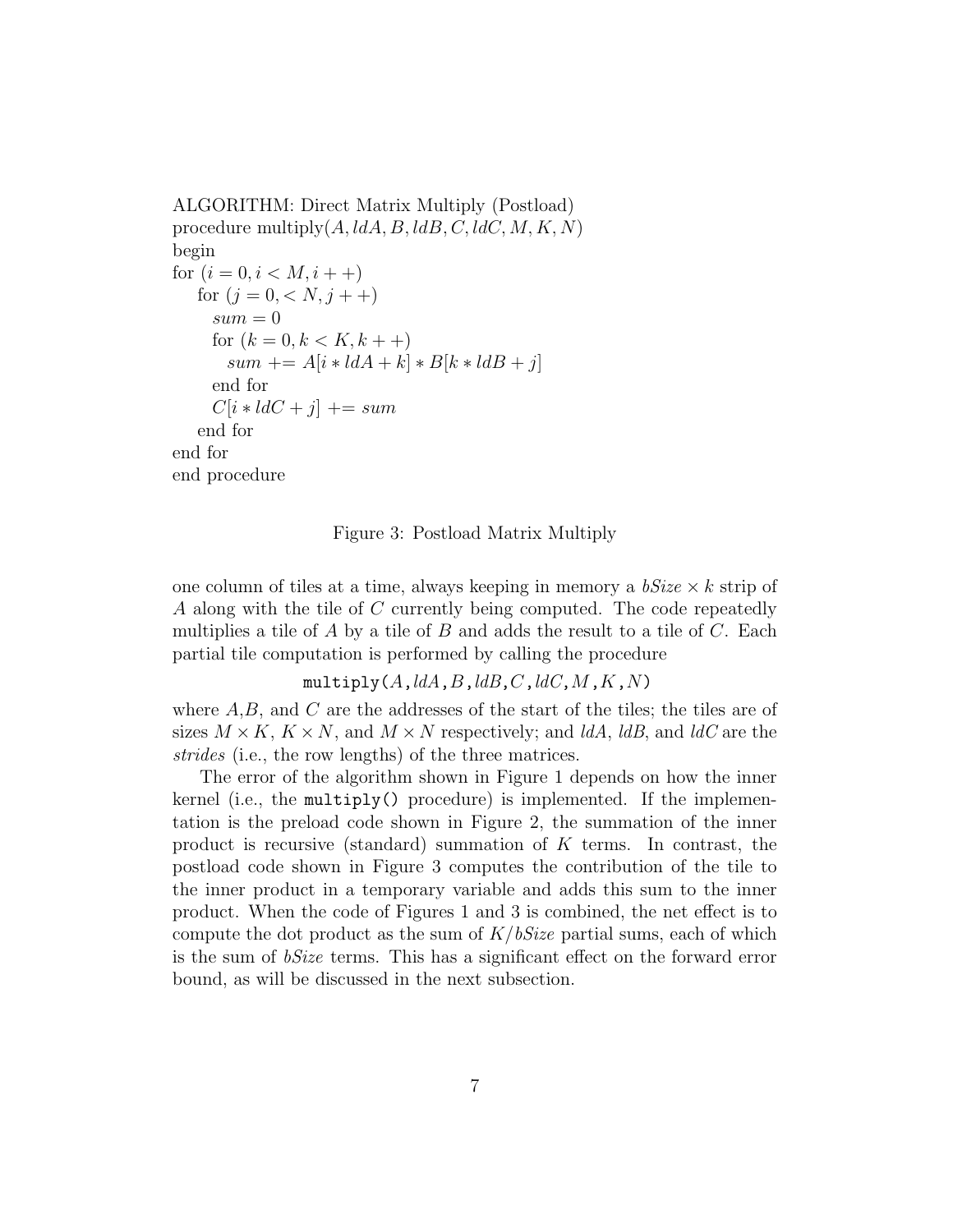#### 3.2 Forward Error Bound

In order to do error analysis of the tiling strategies presented in the previous section, a model must be used to account for the rounding errors, particularly the rounding errors in addition. We use the standard floating point model for estimating error bounds presented in [5], as it widely used and holds for IEEE standard arithmetic. In this model, the result of an individual floating point operations is  $fl(x+y) = (x+y)(1+\delta)$ , where  $|\delta| \le u$  and  $\delta$  is the relative error of an individual operation,  $u$  is the "unit in last place" (commonly known as ulp), and  $fl(\cdot)$  is the value contained inside the parenthesis rounded to machine precision. This means the previous statement says that the real answer, rounded to machine precision, is equal to the real answer plus some small relative error, less than or equal to one ulp. Using this model, the following forward error bound for the inner product of matrix multiply is derived in [5]:

$$
|x^T y - fl(x^T y)| \le \gamma_n \sum_{i=1}^n |x_i y_i| = \gamma_n |x|^T |y|,
$$
\n(3.1)

where  $\gamma_n = nu/(1 - nu)$ . If the inner product is broken up into  $n/k$  strips, each containing  $k$  summands, the forward error bound becomes:

$$
|s_n - \widehat{s_n}| \le \gamma_{\frac{n}{k} + k - 1} |x|^T |y|. \tag{3.2}
$$

Here,  $s_n$  is the true value of the inner product,  $\hat{s}_n$  is the computed value, and k is equal to  $bSize$ . This means that  $bSize$ , which is usually chosen based upon the architecture of the machine, has a dramatic effect on the forward error bound. Obviously, by allowing  $k = \sqrt{n}$  the forward error bound can be further improved, however, this is not practical for most problem sizes as  $k$ is usually quite small as it is limited by the size of the cache. An interesting side effect of (3.2) is when  $k = c\sqrt{n}$ , as proven in [1]:

$$
\gamma_{(c\sqrt{n}+\frac{n}{c\sqrt{n}}-1)} = \gamma_{(c\sqrt{n}+\frac{1}{c}\sqrt{n}-1)} = \gamma_{((c+\frac{1}{c})\sqrt{n}-1)}.\tag{3.3}
$$

As illustrated by Castaldo, Whaley and Chronopoulos<sup>[1]</sup>, when  $k = 60$ , you achieve roughly the same bound for  $n \in [900, 14400]$  as  $60 = 2\sqrt{900}$  and  $60 = \frac{1}{2}$  $\sqrt{14400}$ . This means for most practical problem sizes, you end up with a forward error bound that is effectively  $O(\sqrt{n})$  in practice. This effect is illustrated by comparing Goto BLAS [4] to the canonical  $O(n^3)$  matrix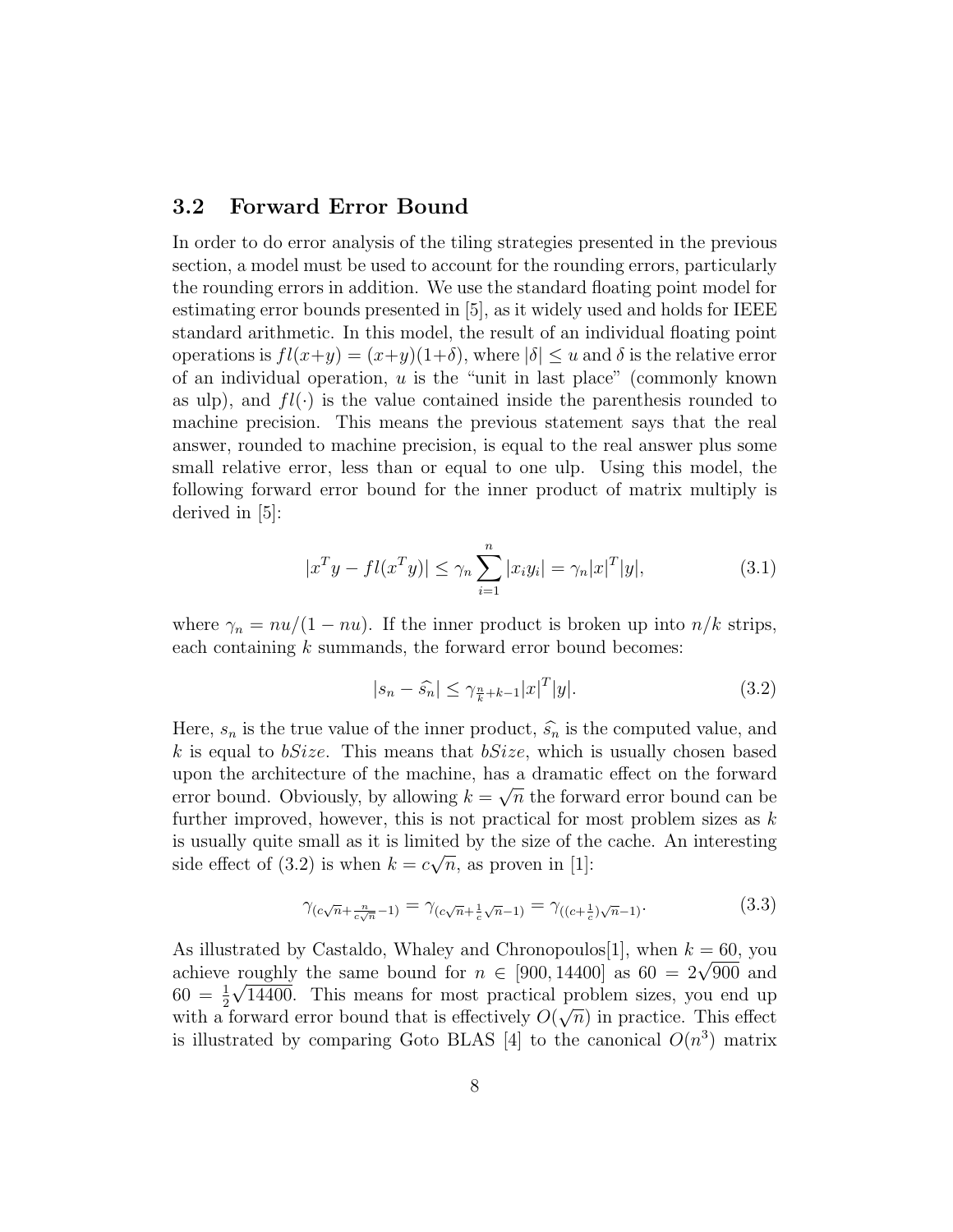multiply algorithm in figure 5. In the next section we will describe how it is possible to achieve a lower bound by further changing the order in which addition is carried out. This will give us a mechanism, that when combined with a traditionally less accurate two level hybrid matrix multiply algorithm, will allow us to produce an algorithm more accurate and faster than just the high performance matrix multiply algorithm alone, which we demonstrate in section 5.

### 4 Pairwise Summation

As discussed in the previous section, if the addition is broken up, the longest path from the summand to the total is shortened, it is possible to reduce the error. Where standard summation is simply linear, pairwise summation breaks apart the addition into a balanced tree, where the leaves are the summands and the root is the total. Pairwise summation is usually defined as a special case of recursive (standard) summation and this time will be no different. Recursive summation is traditionally defined in terms of a set of summands, by removing two elements from the set, adding them together, and placing the new sum back into the set. This recursion repeats, hence the name, until only one element remains, the final sum. In contrast, pairwise summation adds adjacent elements together creating new summands, then again adds adjacent summands together. The process of adding adjacent summands repeats until a final sum is reached. A recursive algorithm to illustrate pairwise summation can be found in Figure 4, where  $n$  is the number of elements and the elements are numbered  $x_1$  to  $x_n$ . The following forward error bound for pairwise summation is derived in [5]:

$$
|s_n - \widehat{s}_n| \le \gamma \log_2 n \sum_{i=1}^n |x_i| \tag{4.1}
$$

In the next section we will describe some of the pitfalls of applying pairwise summation directly to the inner product along with describing a better method of adapting pairwise summation to matrix multiplication, at the outer product level.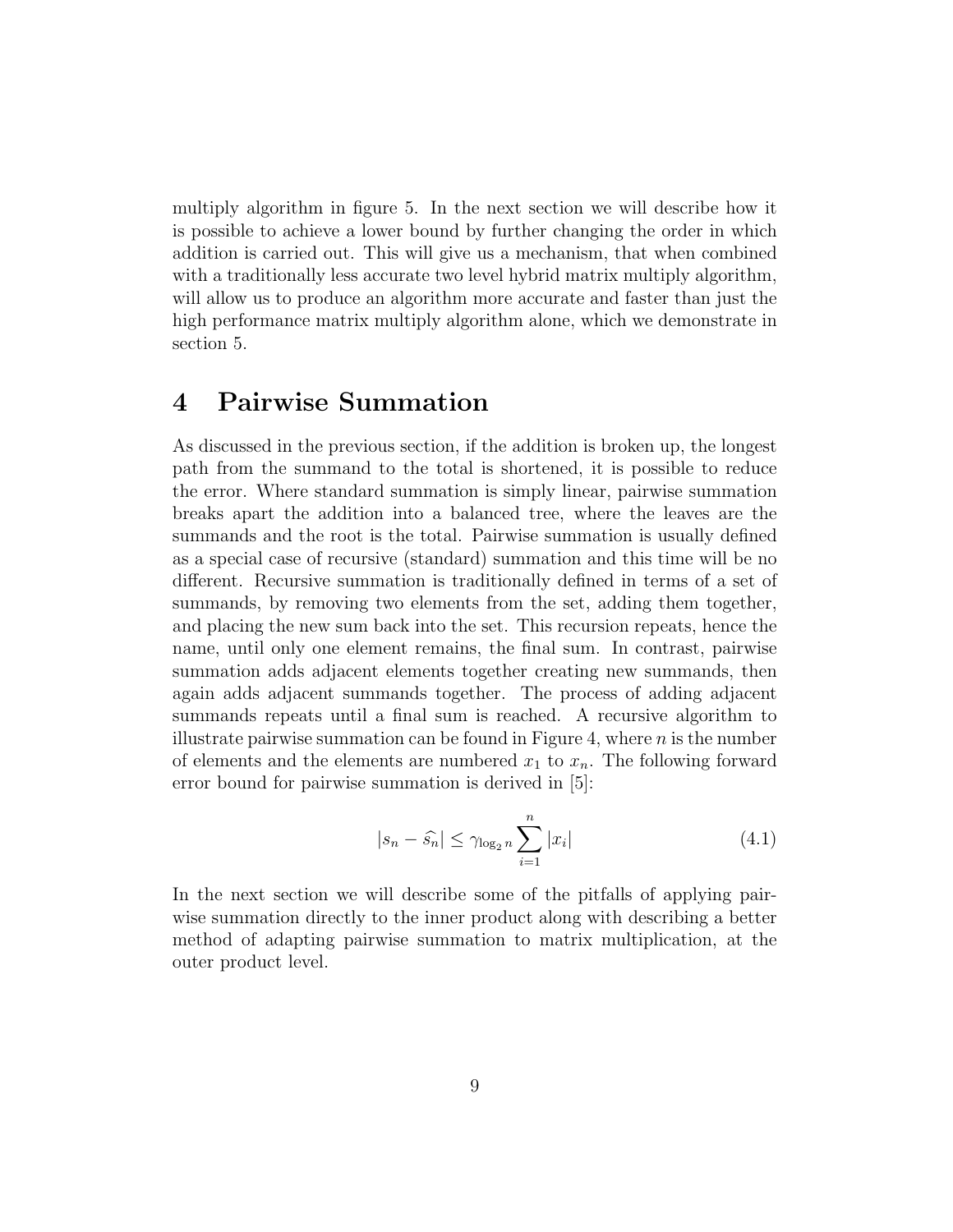```
ALGORITHM: Pairwise Summation
procedure \text{pwsum}(n, x_1, ..., x_n)begin
if(n == 1)return x_1else if(n == 2)return x_1 + x_2else
  k = |n \div 2|return pwsum(k, x_1, ..., x_k) + pwsum(n - k, x_{k+1}, ..., x_n)end if
end procedure
```
Figure 4: Pairwise Summation

### 5 Direct Recursive Matrix Multiply

As suggested by Higham, the forward error bound can be greatly improved by applying pairwise summation to the entire inner product, producing a forward relative error bound of  $\gamma_{\lceil \log_2 n \rceil + 1} |x|^T |y|$  [5]. However, the full implementation of this matrix multiplication variation is not practical as the performance tends to be abysmal. Previous attempts to apply pairwise summation to dense matrix multiply kernels have therefore focused on a bottom up approach, attempting to increase the accuracy of the individual inner product (or products as tiling is usually used) while using as little additional temporary space as possible [1]. This is done by applying pairwise summation at the tile level and only applying a few levels, usually only three. The amount of temporary space required for this approach is a multiple of the tile size and grows linearly with the number of levels of pairwise summation that are applied.

This approach has two main drawbacks. The first is that performance suffers as the levels of pairwise summation increase, because as more temporary space is required to store the temporary sums. This temporary space reduces the amount of space available for the actual matrix multiply kernel, reducing matrix reuse and harming performance. This effect can be mitigated by only applying a few levels of pairwise summation, usually only three [1]. But this reduces the accuracy, partially defeating the purpose of applying pairwise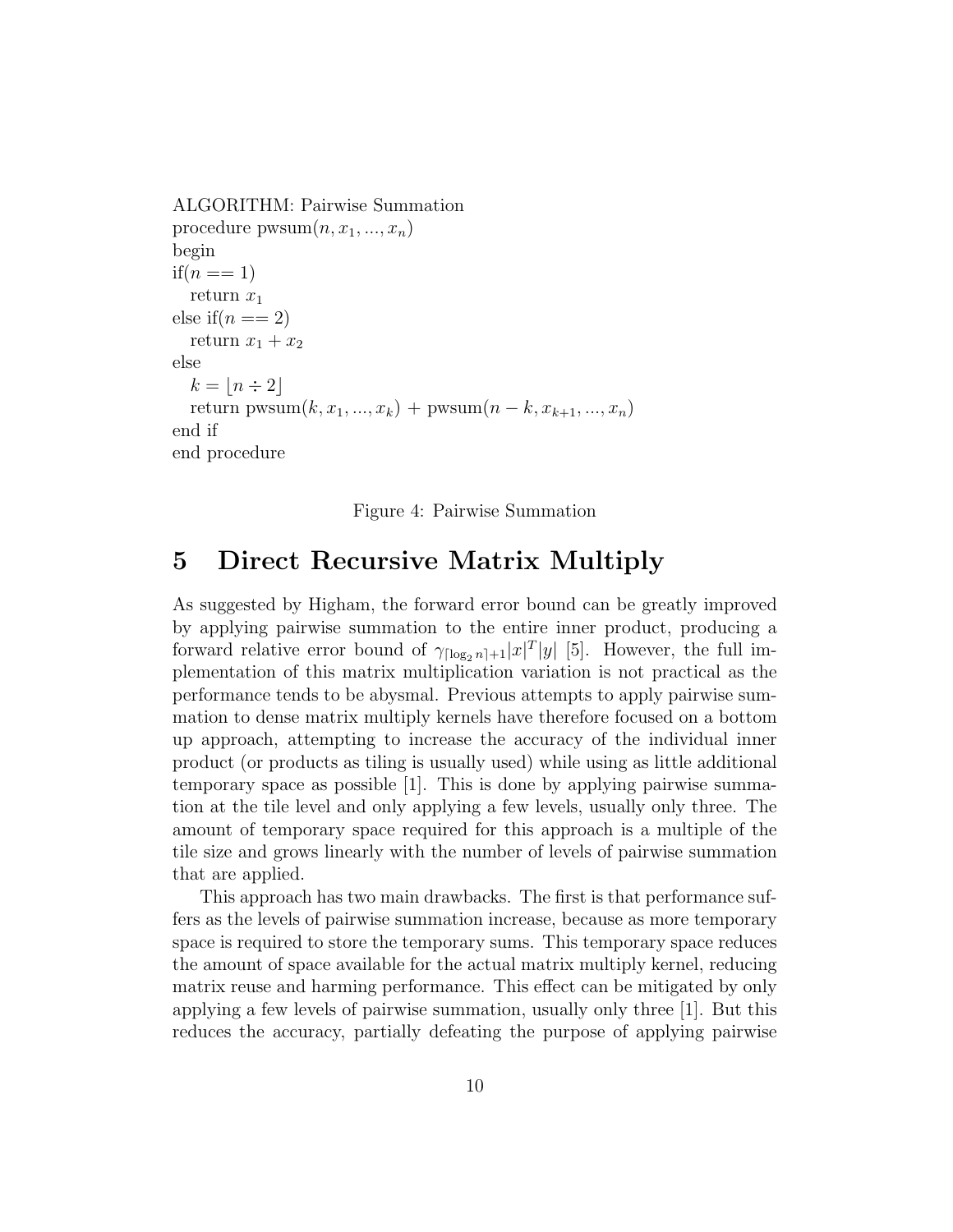

Figure 5: Goto Absolute Error

summation. The second drawback is that this implementation must be done at the kernel level of the high performance matrix multiply implementation, increasing the complexity of the implementation. This complexity issue is compounded in implementations such as Goto which have a different kernel for each specific architecture [4].

There is a much simpler way of adapting pairwise summation to matrix multiply via a top down approach, directly using the definition of matrix multiply. Given matrices

$$
A = \begin{bmatrix} A_{1,1} & A_{1,2} \\ A_{2,1} & A_{2,2} \end{bmatrix}, \quad B = \begin{bmatrix} B_{1,1} & B_{1,2} \\ B_{2,1} & B_{2,2} \end{bmatrix}, \text{ and}
$$

$$
C = \begin{bmatrix} C_{1,1} & C_{1,2} \\ C_{2,1} & C_{2,2} \end{bmatrix}
$$

the entries of  $C$  are given by

$$
C_{1,1} = A_{1,1} \times B_{1,1} + A_{1,2} \times B_{2,1},
$$
  
\n
$$
C_{1,2} = A_{1,1} \times B_{1,2} + A_{1,2} \times B_{2,2},
$$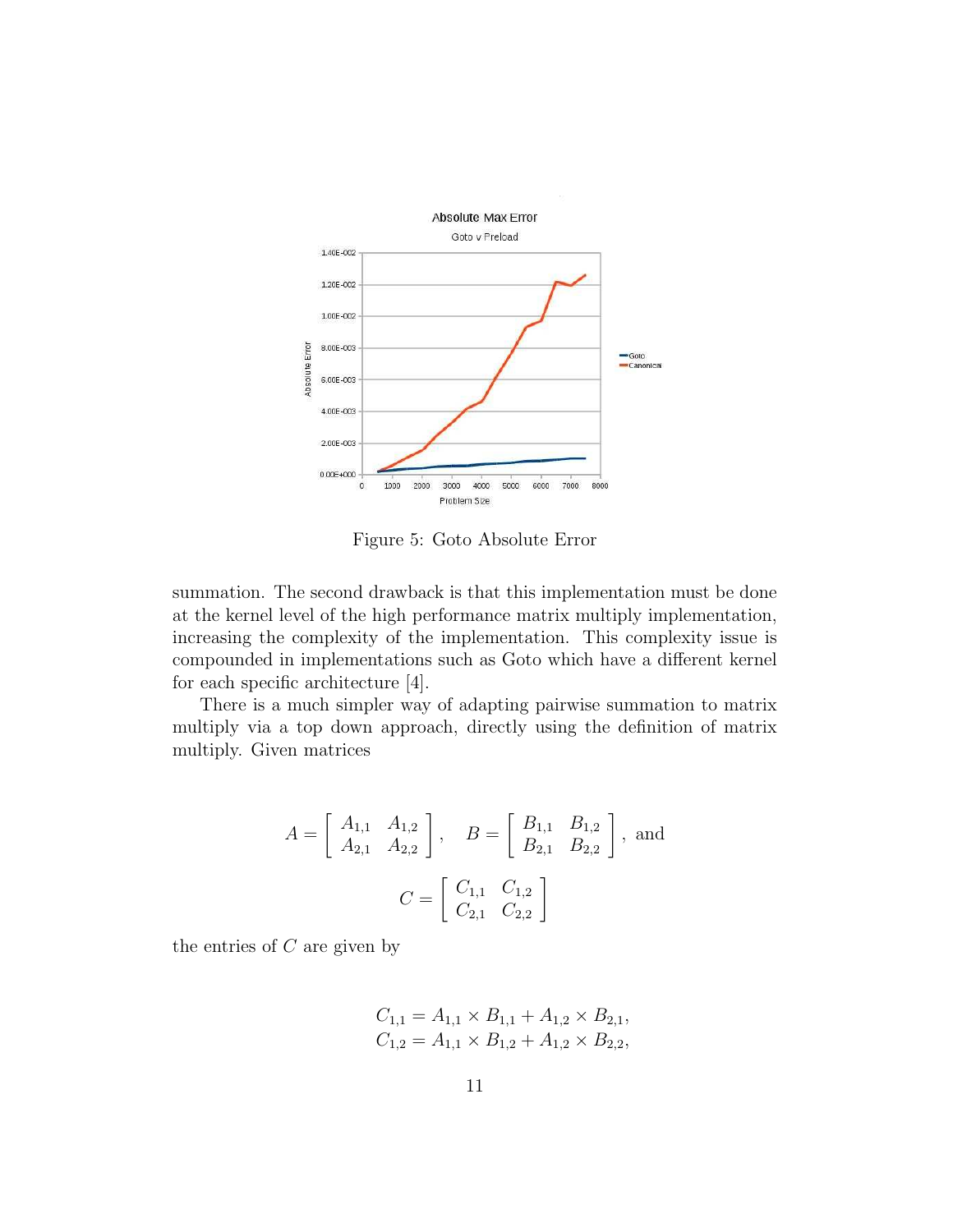$$
C_{2,1} = A_{2,1} \times B_{1,1} + A_{2,2} \times B_{2,1},
$$
  
\n
$$
C_{2,2} = A_{2,1} \times B_{1,2} + A_{2,2} \times B_{2,2}.
$$

Each submatrix of C can be computed using the inner products shown above. If we further decompose the submatrices of  $A, B$ , and  $C$  into submatrices, this process can be repeated, yielding a balanced tree computation. This algorithm is called recursive matrix multiply.

In the next subsection we will discuss the effect of computing a matrix product by running direct recursion until the submatrices are down to a certain size, and then passing these leaves to a high performance matrix multiply implementation. We compare this top-down approach to pairwise summation, with a bottom-up approach implemented within the high performance matrix multiply implementation.

#### 5.1 Forward Error Bound

Using the same standard model as described in Section 5.1, let  $k$  be the leaf size at which direct recursion is terminated. From (3.1), we know that the forward error in the computation of each leaf is bounded above by

$$
\gamma_k \sum_{i=1}^k |x_i y_i| = \gamma_k |x|^T |y|.
$$

Since there are  $n/k$  leaves, it follows from (4.1) that the forward error of adding up the leaves after they are computed satisfies

$$
|s_n - \widehat{s_n}| \leq \gamma \log_2(\frac{n}{k}) + 1 |x|^T |y|.
$$

Combining the two bounds yields

$$
|s_n - \hat{s}_n| \le |x|^T |y|(1+\delta)^k (1+\delta)^{\log_2(\frac{n}{k})},\tag{5.1}
$$

which when simplified becomes

$$
|s_n - \widehat{s_n}| \le \gamma_{(\lceil \log_2(\frac{n}{k}) \rceil + k)} |x|^T |y|. \tag{5.2}
$$

In contrast, it is shown in [1] that the forward error in a bottom-up approach with three levels of pairwise summation and a leaf size of  $k$  satisfies:

$$
|s_n - \widehat{s_n}| \le \gamma_{k+2(\sqrt{\frac{n}{k}} - 1)} |x|^T |y| \tag{5.3}
$$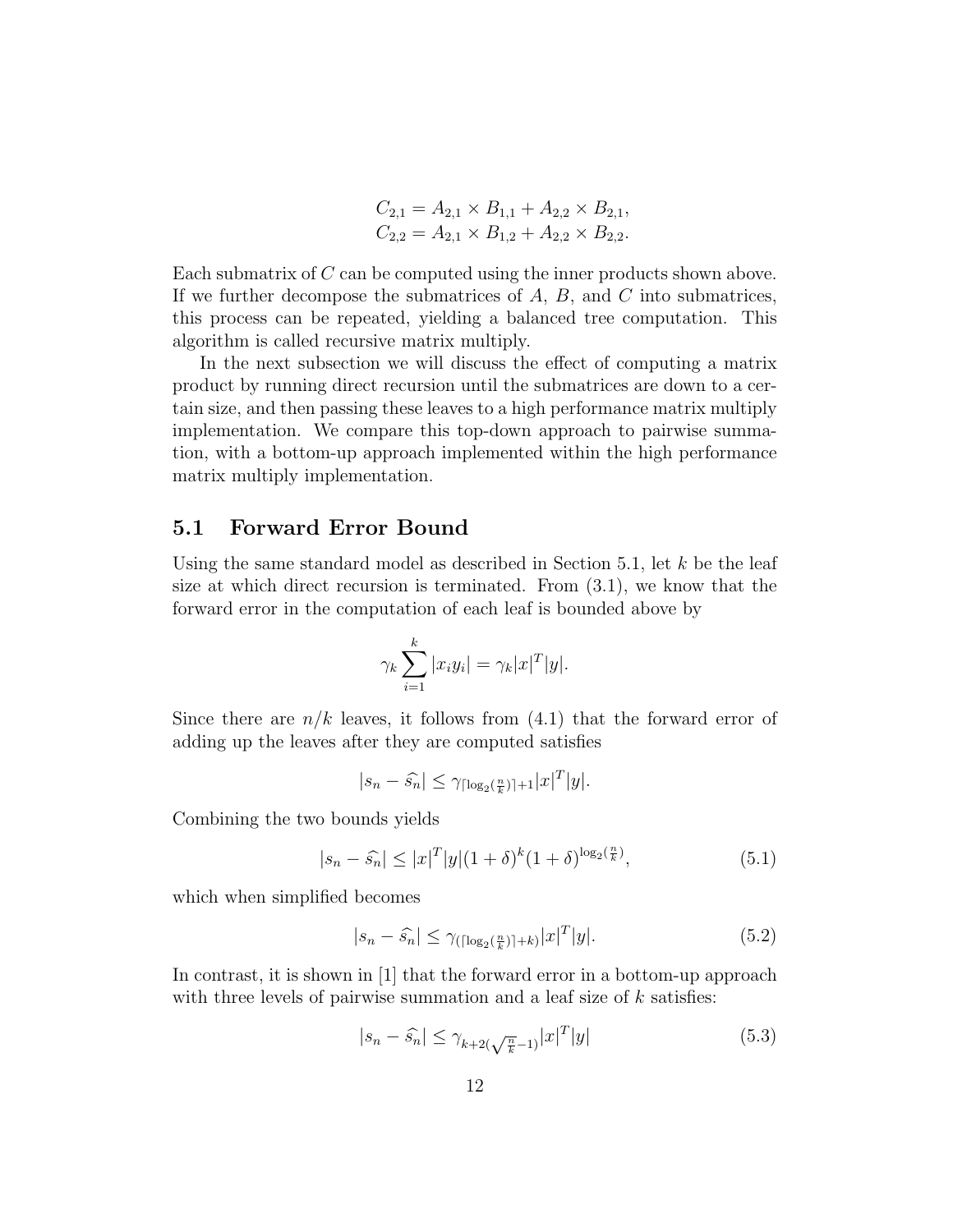Increasing the number of levels degrades performance significantly and marginally improves the forward error bound, but for any fixed number of levels the error bound is still asymptotically worse than  $log(n/k)$ . Hence our approach using direct recursion yields a smaller forward error bound than a bottom up approach applying pairwise summation.

When the leaf size  $k$  is fixed, direct recursion is more accurate for large problems than Goto BLAS [4], since the bound on the relative error in the former grows in proportion to  $\log_2 n$ , while the bound on the relative error in the latter grows in proportion to  $\sqrt{n}$ .

It can be seen from (5.2) that the leaf size dominates the relative error when recursive matrix multiply is placed in the middle. This means that if instead of fixing the leaf size we fix the number of levels of recursion, accuracy will be degraded. We will see in the results section that for the largest problem sizes, if we fix the number of levels of recursion and let the leaf size vary, the error approaches the error of not inserting the intermediate incursion at all. Empirically, the crossover point appears to be about 8k, as seen in Figure 7 and Table 1. This is discussed in more detail in Section 6.

Our approach allows a large problem size to have an error very close to that of a much smaller problem size, when  $k$  is fixed. By placing direct recursive matrix multiply in the middle of the traditional hybrid matrix multiply implementation, we offer a path between the fast asymptotic matrix multiply algorithm at the top and the high performance matrix multiply implementation at the bottom without greatly increasing the forward error in between.

### 6 Results

The high performance matrix multiply implementation chosen to illustrate the effects of postload was Goto [4]. Atlas [13] was also considered, as was Intel MKL [8], however, Atlas was found to have worse performance and Intel MKL had nearly identical performance to that of Goto.

#### 6.1 Testing Methodology

Unless otherwise stated, the matrices tested were square matrices. The reference was generated with Goto BLAS [4], using double precision general matrix multiply (dgemm). Originally, the tests were checked against double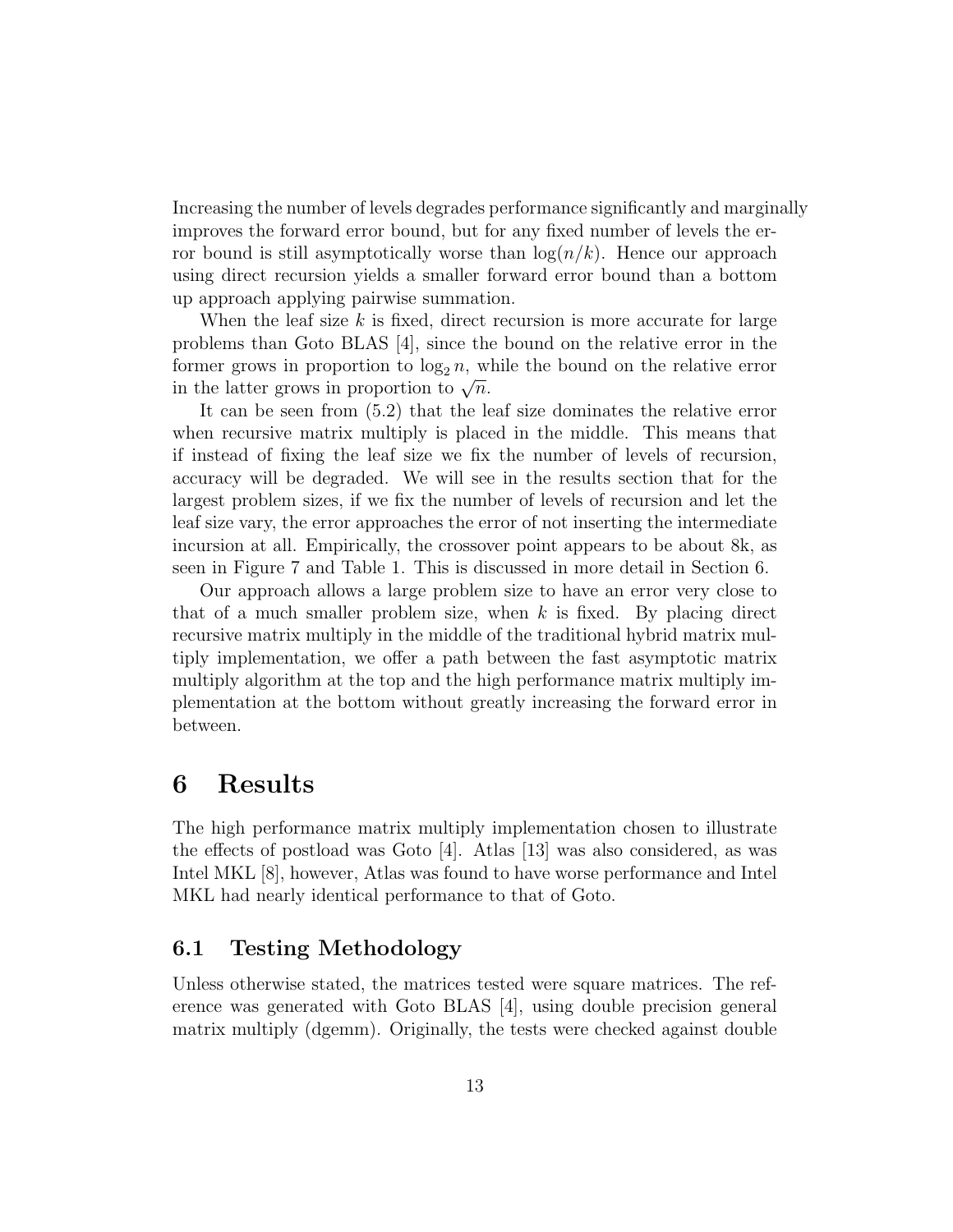

Figure 6: Strassen Three Level Hybrid Performance

precision where the summation of the individual dot products was done using doubly compensated summation [11], however, double precision appears to be sufficient when the test are conducted in single precision and has the added benefit of reducing the time to generate the reference for a large number of tests. The input for all tests was a uniform distribution between  $[0,1]$ , generated using GNU R, the seeds provided by random.org. The machine used was a Q9450 Penryn Intel Quad processor running at 3GHz on a 64-bit Kubuntu 10.04 desktop installation. The metrics used to compare various implementations, in terms of accuracy, are those of relative error and absolute error [5]. Though several other metrics exist [16, 10, 1], they do not appear to be widely used. For performance, we compare implementations by how quickly each algorithm can perform the essential  $O(n^3)$  operations, whether or not the implementation actually does them, measured in flops (floating point operations per second). The high performance matrix multiply implementation used was Goto [4] where not only the implementation, but also the entire hybrid matrix multiply algorithm, are single threaded. Implementation details and the impact of multi-threading on accuracy and performance will be explored in future works. The implementation used as the performance reference for Winograd's variant in Table 3 is described in [2].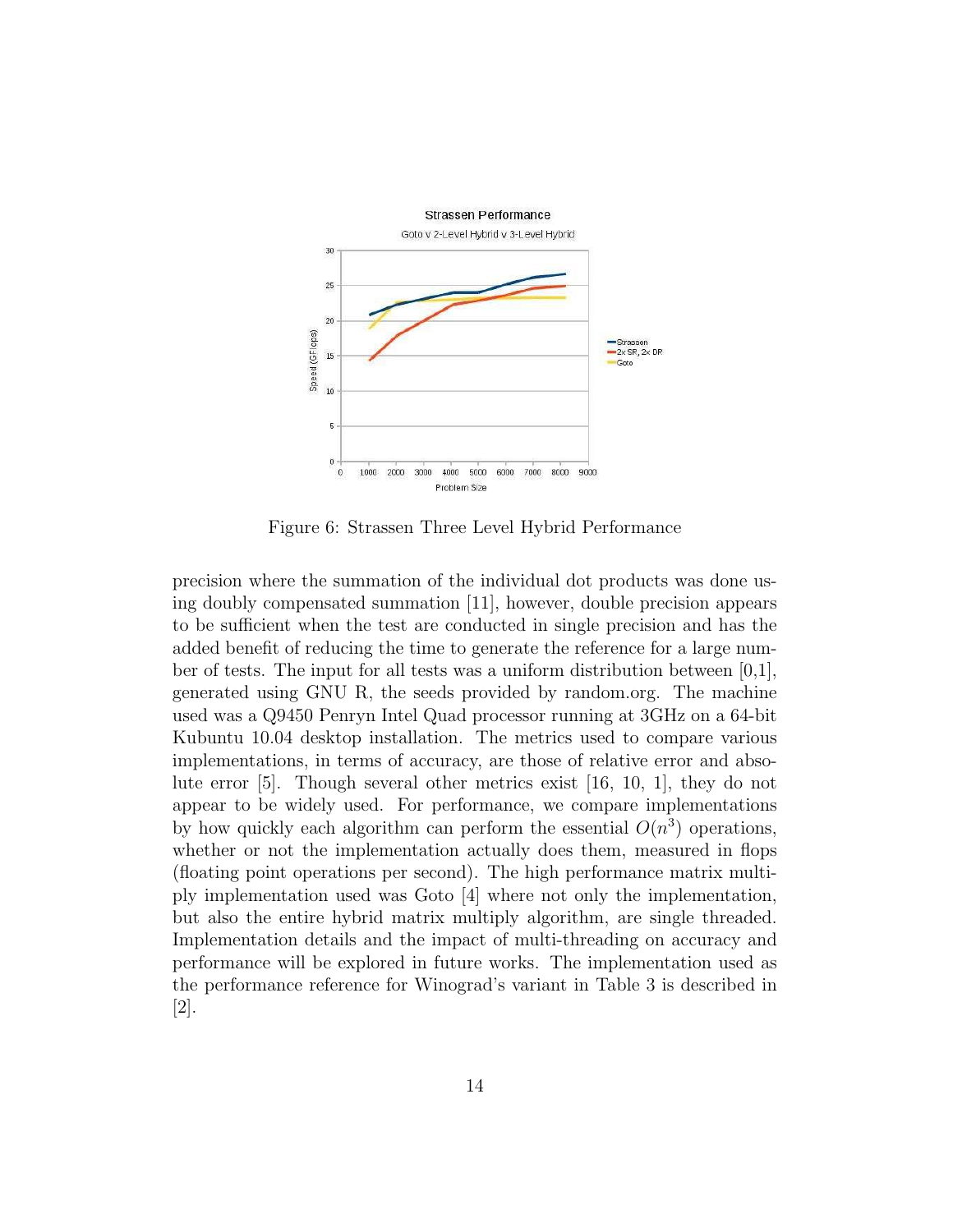

Figure 7: Strassen Three Level Hybrid Accuracy

#### 6.2 Measuring Error

High performance implementations such as Goto have traditionally enjoyed better accuracy than the canonical matrix multiply, as illustrated in Figure 5, which compares the absolute max error of the standard matrix multiply as compared to Goto's single precision general matrix multiply (sgemm), both computed in single precision. Without this attribute of additional accuracy, hybrid matrix multiply algorithms would not be useful as the error of the asymptotically fast matrix multiply algorithm would be too large. In practice though, the additional accuracy offered by high performance implementations such as Goto makes hybrid algorithms possible[2]. The additional accuracy provided by Goto however has been traditionally attributed to a feature of the architecture, namely, 80 bit floating point registers that are available on Intel x86 processors. The idea is fairly simple, if the high performance matrix multiply kernel is effectively maximizing reuse of matrix A, B or C, or any combination of the three, in doing so, it is preventing context switching. Traditionally this is done through maximizing the reuse of whatever is stored in the L1 cache and by breaking the data into tiles that can be efficiently moved and reused in the L1 cache [13]. In addition to the previous idea, Goto's data strategy attempts to further reduce context switches explicitly by reducing translation look-aside buffer (TLB) misses by changing how the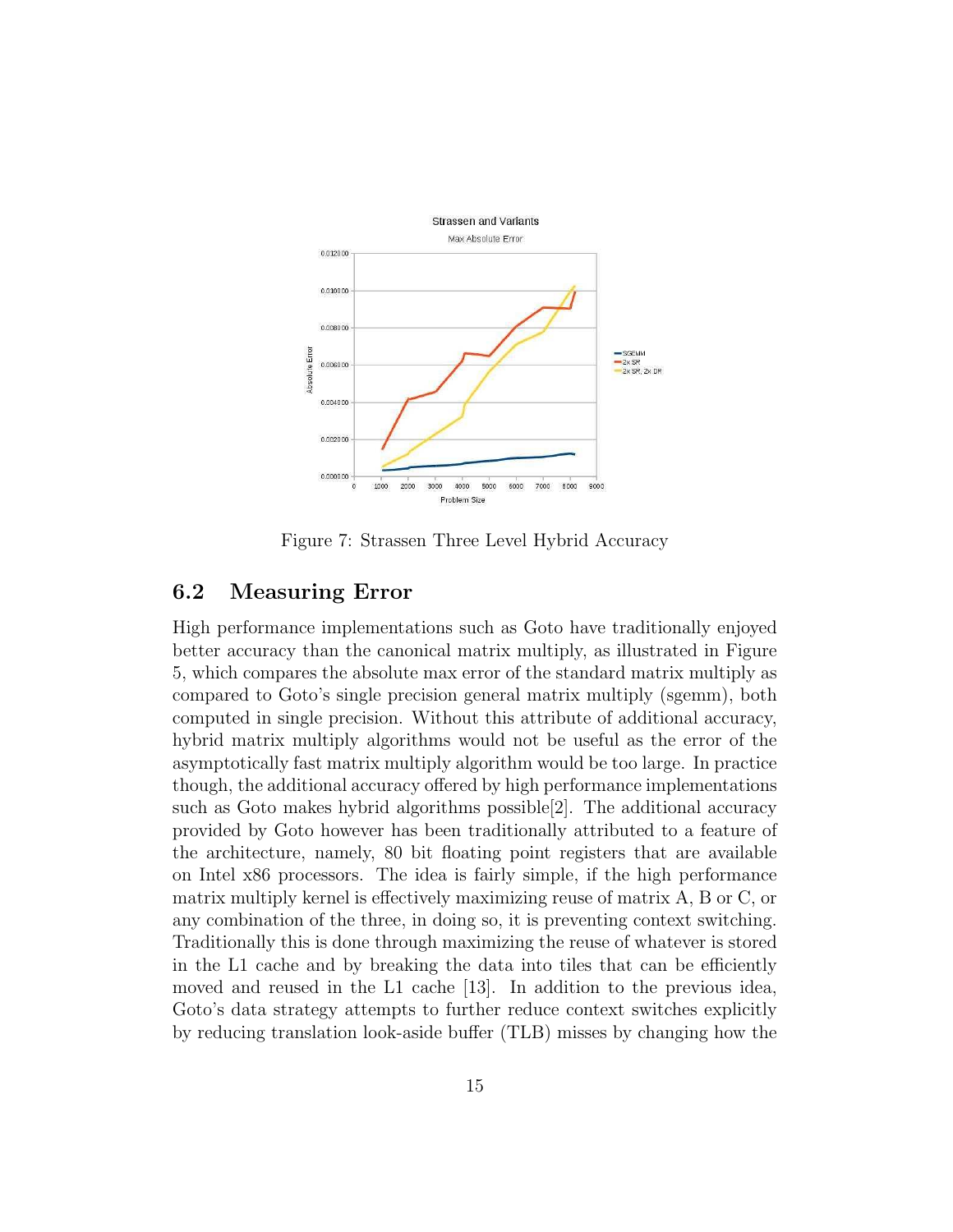data is accessed [4]. Both of these strategies were developed for performance reasons, as context switches are generally expensive. However, by reducing the context switches, if 80 bit extended precision floating point registers are used then additional accuracy is achieved as the summation of individual dot products of the matrix multiply have additional bits to remember what would have been lost to rounding error if only 64 bits or 32 bits were used, for double and single precision respectively. This 80 bit register is not rounded to 64 or 32 bits until it is written back to memory, such is the case when a context switch occurs. Therefore, by improving performance, by reducing context switches, accuracy is also improved.

Unfortunately the effect of extended precision registers has not been true for several years, at least in modern implementations, and most importantly, it is not true in the current version of Goto BLAS [4]. The problem dates back to the introduction of the SSE instruction set, which mapped MMX registers to FP registers, which are 80 bit registers on Intel processors[7]. When the SSE2 SIMD instruction set was introduced (single instruction, multiple data), the MMX registers were replaced with XMM registers, which are 128 bit registers [7]. These register operate on packed double precision or packed single precision data, two double precision values or four single precision values, respectively. These registers no longer offer additional accuracy. This was tested empirically by comparing the results of vector dot products produced by the  $O(n^3)$  matrix multiply algorithm in single precision against that produced using inline assembly using the SSE2 instruction set (four vectors each), the results were identical. By inspecting Goto's implementation for the Penryn processor, as the inner matrix multiply kernel in Goto is tailored to specific processors, it is easy to see that XMM registers are used and not MMX. This means that the error observed in Figure 5 is entirely because of the preload affect described in Section 3 and not something specific to the architecture. It may appear in Figure 5 that Goto's implementation is logarithmic, however as discussed in Section 3, Goto's implementation is effectively square root [1]. As can be clearly seen from the graph, a simple tiling strategy combined with postload matrix multiply offers a very low error for practical problem sizes.

#### 6.3 Strassen's Algorithm

Before discussing the data further, it is important to emphasize a key purpose of hybrid algorithms and ultimately the limitations of matrix multiply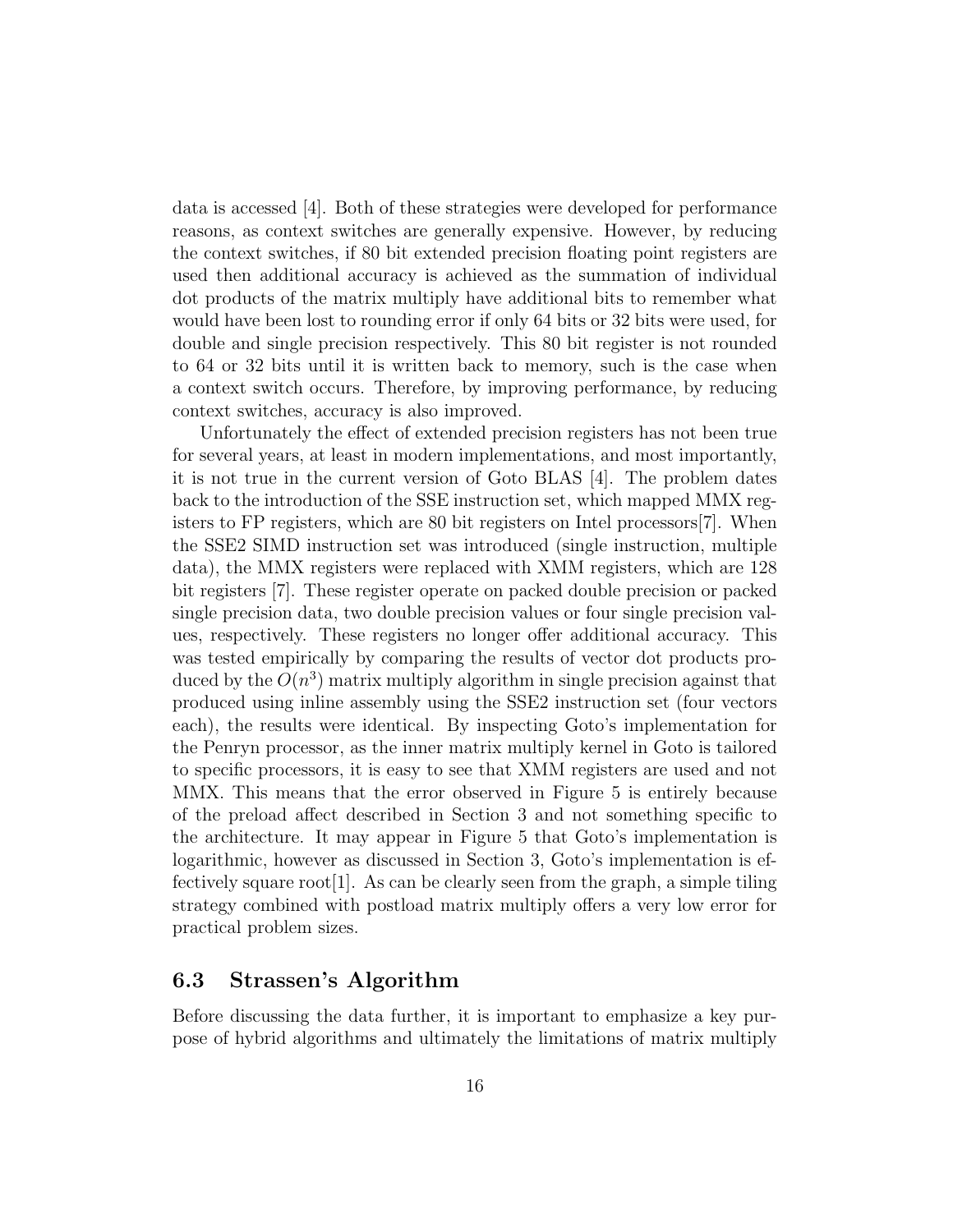and the machines the algorithms run on, namely, the reason for the existence of hybrid matrix multiply algorithms. Goto's implementation of matrix multiply and his resulting BLAS implementation is widely considered to be the fastest implementation of the canonical matrix multiply [4]. This is achieved through a key insight into current x86 processor architecture, resulting in a highly efficient implementation. This means, that in order to improve performance any further, a asymptotically fast matrix multiply implementation must be used, something that reduces the total number of multiplications. Though this detail may seem minor, it can be quickly illustrated in Figure 6 and 7. Figure 6 is the overall speed of the implementations, as described in Subsection 1 of Section 6, comparing Goto's matrix multiply, a standard hybrid implementation of Strassen's algorithm on top of Goto's matrix multiply which applies Strassen's algorithm until a leaf size of 1k or less before switching to Goto, and that of our adaptation by placing direct recursive matrix multiply in between. To be explicit, our algorithm runs Strassen's algorithm twice, unlike the standard hybrid implementation which is variable with a fixed leaf of 1k or less, we then run direct recursive matrix multiply twice before finally switching to a high performance matrix multiply implementation. This means the leaf size passed to the high performance matrix multiply implementation is not fixed, that the levels of recursion are, the consequences of which are discussed in Section 5, Subsection 1. By comparing the implementations it is evident that our algorithm is faster than the high performance matrix multiply implementation, but not as fast as a standard Strassen hybrid. By also looking at Figure 7, which compares the algorithms in terms of max absolute error, it is clear that our algorithm is more accurate than the standard Strassen hybrid matrix multiply and that neither are more accurate than just using Goto's matrix multiply. The importance of the discussion at the beginning of the subsection now becomes apparent, namely, though both implementations are not as accurate as the high performance matrix multiply implementation by itself, a hybrid matrix multiply algorithm is the only way to improve performance past the high performance canonical matrix multiply implementations. This means that if one wants an algorithm that is faster than the fastest implementation of the canonical matrix multiply, they must use a hybrid matrix multiply algorithm, however, if they want more accuracy than what is offered by a standard hybrid matrix multiply algorithm and still better performance than the canonical high performance matrix multiply implementation, our algorithm offers a solution. Fortunately this can be improved further by taking advantage of a peculiar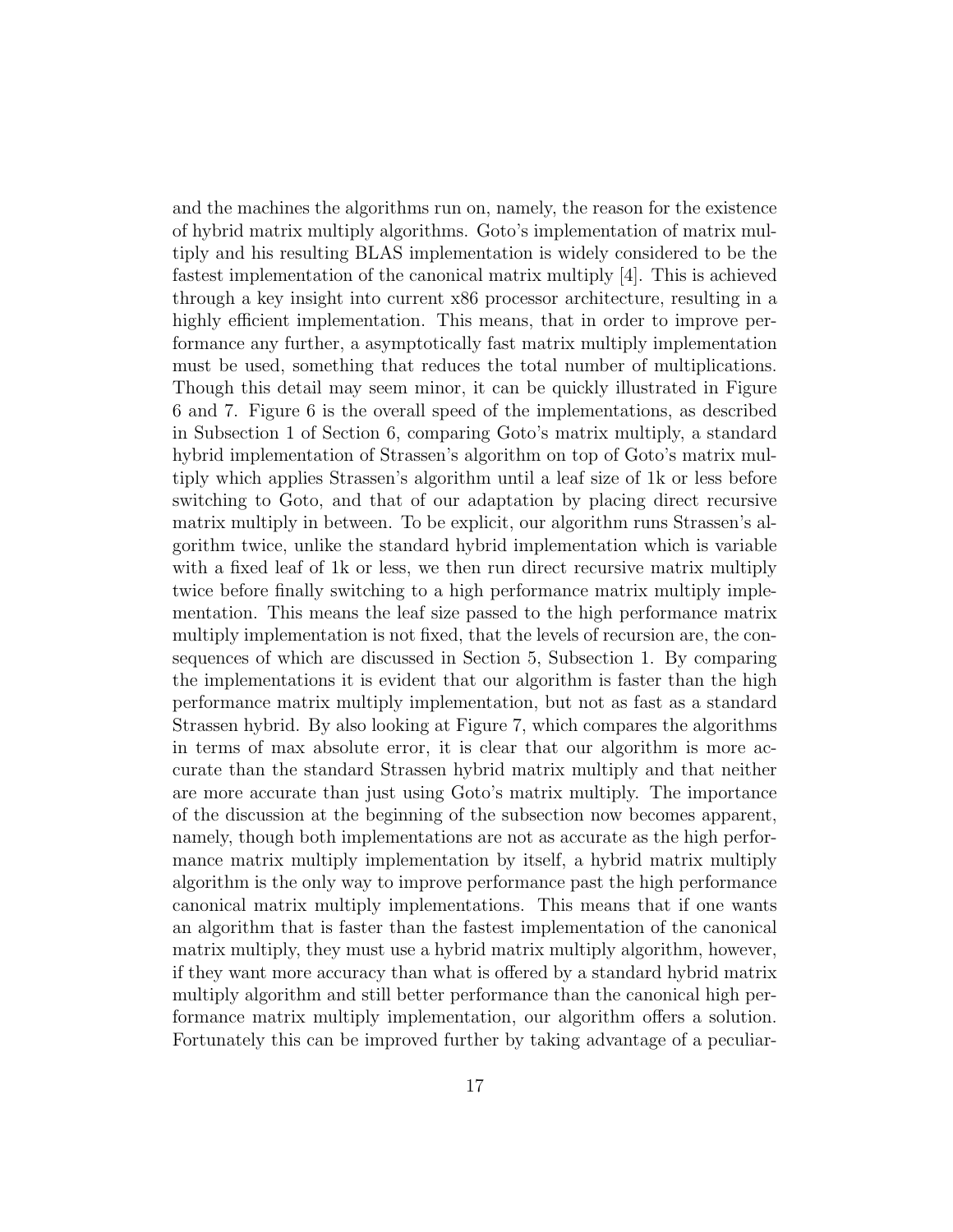ity of certain asymptotically fast matrix multiply algorithms, in particular, that Winograd's variant is more accurate in practice than Strassen's when the input matrices are positive, as we will see in the next subsection.

#### 6.4 Winograd's Algorithm

Winograd luckily has an interesting property in that it does not have "true" subtraction, which means that when the input is positive, it is actually more accurate than Strassn's algorithm [2]. This is easily demonstrated in Table 1 where the first column represents the problem size and the rows are the accuracy of individual algorithms for that problem size. When Winograd is combined with a fixed two levels of direct recursive matrix multiply, the error grows linearly with the size of the leaf, as described in Section 5.1, which can be clearly seen in Table 1. This means two applications of direct recursive matrix multiply offers better accuracy up until the size of the leaf overwhelms the benefit of two levels of direct recursive matrix multiply, resulting in no benefit in terms of accuracy at around 8k. Fortunately we already know this can be further improved by using a fixed leaf size and variable levels of direct recursive matrix multiply. By drawing attention to Table 1 we can clearly see the benefit of a fixed leaf of 256. Instead of the error growing linearly in terms of the leaf size, the leaf error becomes a constant and instead the error grows linearly in terms of the level of direct recursive matrix multiply, which grows slower, as discussed in Section 5. Table 2 contains the absolute error using a slightly larger fixed leaf size of 320. Though not as accurate as a fixed leaf size of 256, it has the added benefit of being faster with this particular high performance matrix multiply kernel implementation, as seen in Table 3. By comparing both Tables 2 and 3, a fixed leaf size of 320 appears to be a good choice in terms of accuracy and speed and that a larger leaf size would not be desirable. The reason for this is though performance may vary by architecture and implementation, accuracy largely does not. The only benefit of a different leaf size would be better accuracy if the leaf was smaller and if the high performance implementation offered it, better performance for a smaller leaf size. Unfortunately Goto BLAS [4] appears to be implemented with larger problem sizes in mind. This is revealed in Table 3 where Goto's implementation appears to plateau starting at a problem size of 2k, far too large to be used as a leaf computation when accuracy is important.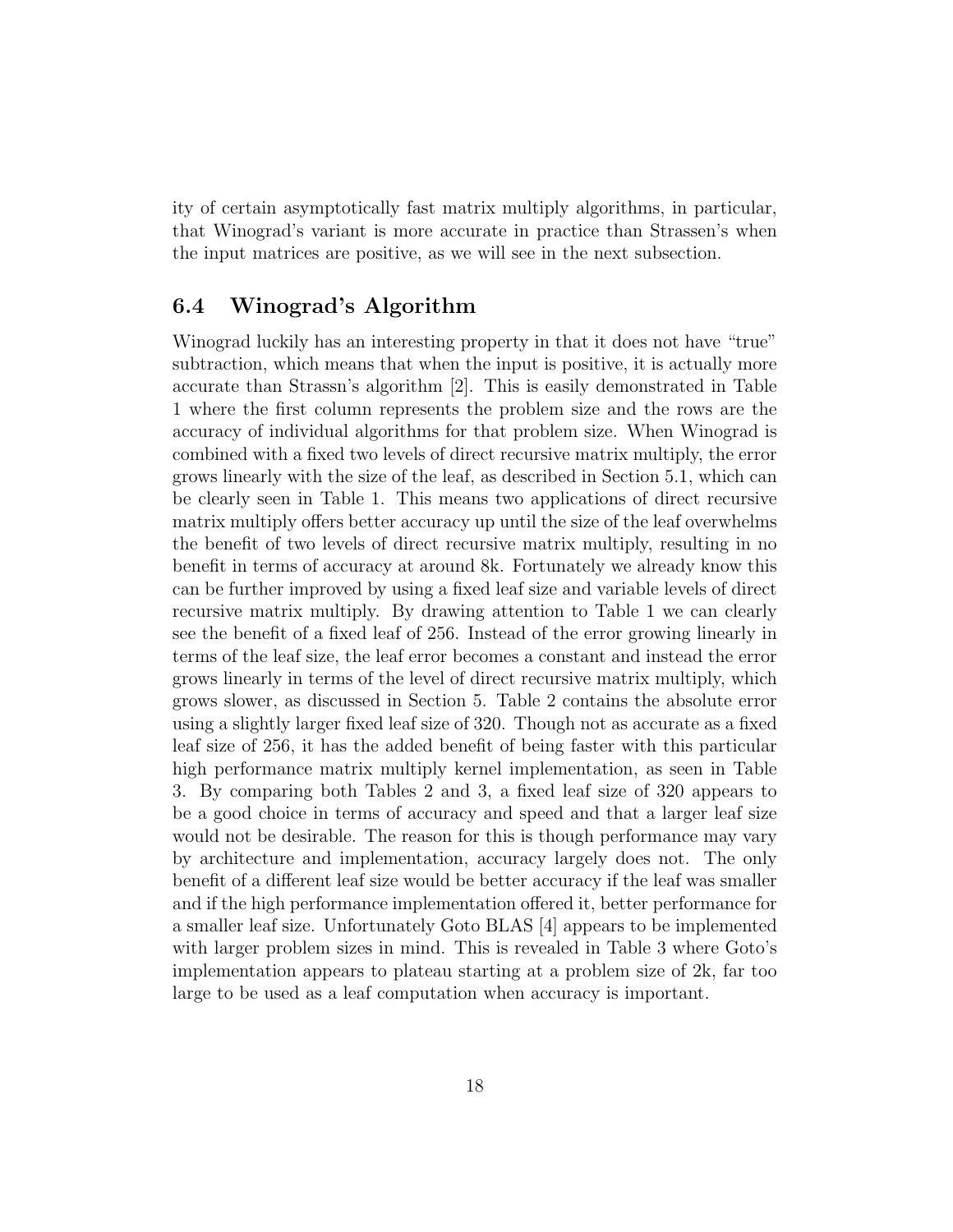| Winograd Fixed Leaf Variants |              |          |                          |          |  |  |  |  |  |
|------------------------------|--------------|----------|--------------------------|----------|--|--|--|--|--|
| <b>Size</b>                  | <b>SGEMM</b> | 2xWino   | $2xWino2xDR$   WinoDR256 |          |  |  |  |  |  |
| 1024                         | 0.000331     | 0.000225 | 0.000108                 | 0.000136 |  |  |  |  |  |
| 2048                         | 0.000509     | 0.000602 | 0.000228                 | 0.000231 |  |  |  |  |  |
| 4096                         | 0.000733     | 0.000848 | 0.000562                 | 0.000450 |  |  |  |  |  |
| 8192                         | 0.001194     | 0.001413 | 0.001415                 | 0.000834 |  |  |  |  |  |

Table 1: Winograd Hybrids, Absolute Error

| Winograd Fixed Leaf Variants |          |          |                          |          |  |  |  |  |  |
|------------------------------|----------|----------|--------------------------|----------|--|--|--|--|--|
| <b>Size</b>                  | SGEMM    | 2xWino   | $2xWino2xDR$   WinoDR320 |          |  |  |  |  |  |
| 1024                         | 0.000331 | 0.000225 | 0.000108                 | 0.000216 |  |  |  |  |  |
| 2048                         | 0.000509 | 0.000602 | 0.000228                 | 0.000334 |  |  |  |  |  |
| 4096                         | 0.000733 | 0.000848 | 0.000562                 | 0.000579 |  |  |  |  |  |
| 8192                         | 0.001194 | 0.001413 | 0.001415                 | 0.001001 |  |  |  |  |  |

Table 2: Winograd Hybrids, Absolute Error

| Winograd Fixed Leaf Variants |       |       |       |       |  |  |  |  |
|------------------------------|-------|-------|-------|-------|--|--|--|--|
| Algorithm                    | 1024  | 2048  | 4096  | 9024  |  |  |  |  |
| <b>SGEMM</b>                 | 18.83 | 22.64 | 22.99 | 23.30 |  |  |  |  |
| Wino                         | 21.83 | 23.66 | 26.15 | 29.49 |  |  |  |  |
| $2xW$ ino $2xDR$             | 14.31 | 18.47 | 22.71 | 25.71 |  |  |  |  |
| $2xW$ ino $256DR$            | 17.89 | 18.57 | 19.80 | 20.42 |  |  |  |  |
| $2xWino$ 320DR               | 20.45 | 21.07 | 22.77 | 24.07 |  |  |  |  |

Table 3: Winograd Hybrids, Speed in GFlops

### 7 Conclusion

In this paper we have presented what we believe to be the first three level hybrid matrix multiply algorithm. We have demonstrated not only the usefulness of a three level hybrid matrix multiply algorithm, but identified a clear need for one, a need for something that improves both performance and accuracy over a traditional high performance matrix multiply implementation. We have proven that our ordering of the individual levels is the correct or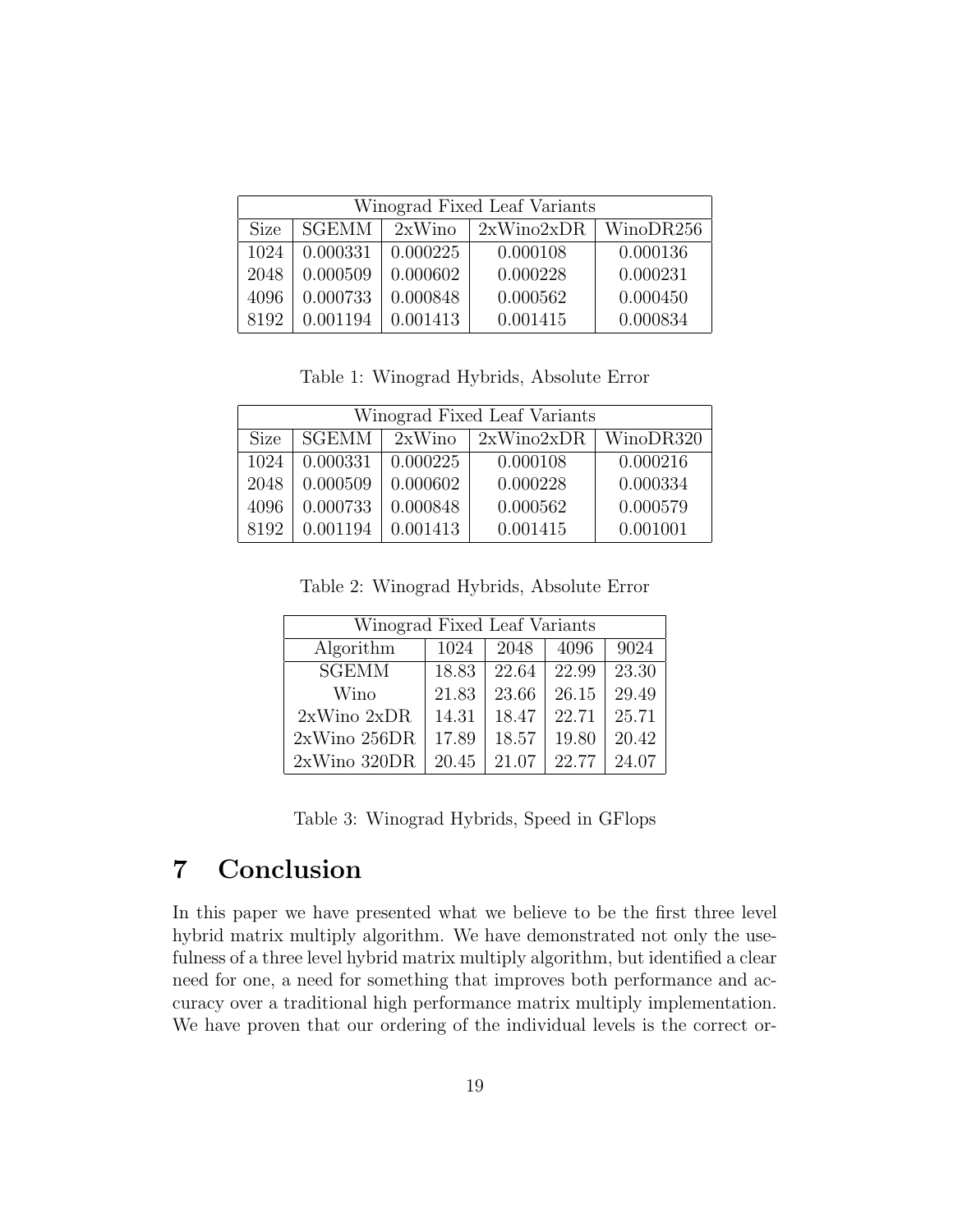dering for the hybrid matrix multiply algorithm. We have also built a model that can be used for determining the proper number of applications of direct recursive matrix multiply based upon the problem size, which will allow any application programmer to tailor the three level hybrid algorithm to their needs. We have also demonstrated empirically that this model is correct and that it is possible to out perform a traditional high performance matrix multiply implementation by up to 10% while still offering superior accuracy. Furthermore, we have demonstrated that the performance and accuracy of our three level hybrid matrix multiply algorithm will only improve in the future with high performance matrix multiply implementations specifically tailored for hybrid algorithms.

### References

- [1] A. M. Castaldo, R. C. Whaley, and A. T. Chronopoulos. Reducing floating point error in dot product using the superblock family of algorithms. SIAM J. Sci. Comput., 31(2):1156–1174, 2008.
- [2] P. D'Alberto and A. Nicolau. Adaptive Winograd's matrix multiplications. ACM Trans. Math. Softw., 36:3:1–3:23, March 2009.
- [3] C. C. Douglas, M. Heroux, G. Slishman, R. M. Smith, and R. M. Gemmw: A portable level 3 Blas Winograd variant of Strassen's matrixmatrix multiply algorithm, 1994.
- [4] K. Goto and R. van de Geijn. On reducing TLB misses in matrix multiplication. Working Note 9, The University of Texas at Austin, November 2002.
- [5] N. J. Higham. Accuracy and Stability of Numerical Algorithms. SIAM, 2nd edition, 2002.
- [6] S. Huss-Lederman, E. M. Jacobson, J. R. Johnson, A. Tsao, and T. Turnbull. Implementation of Strassen's algorithm for matrix multiplication. In Proceedings of Supercomputing '96, pages 9–6, 1996.
- [7] Intel. Intel 64 and IA-32 Architectures Software Developer's Manual Volume 1: Basic Architecture. Intel Corporation, June 2010.
- [8] Intel. Intel math kernel library (intel mkl) 10.2, 2010.